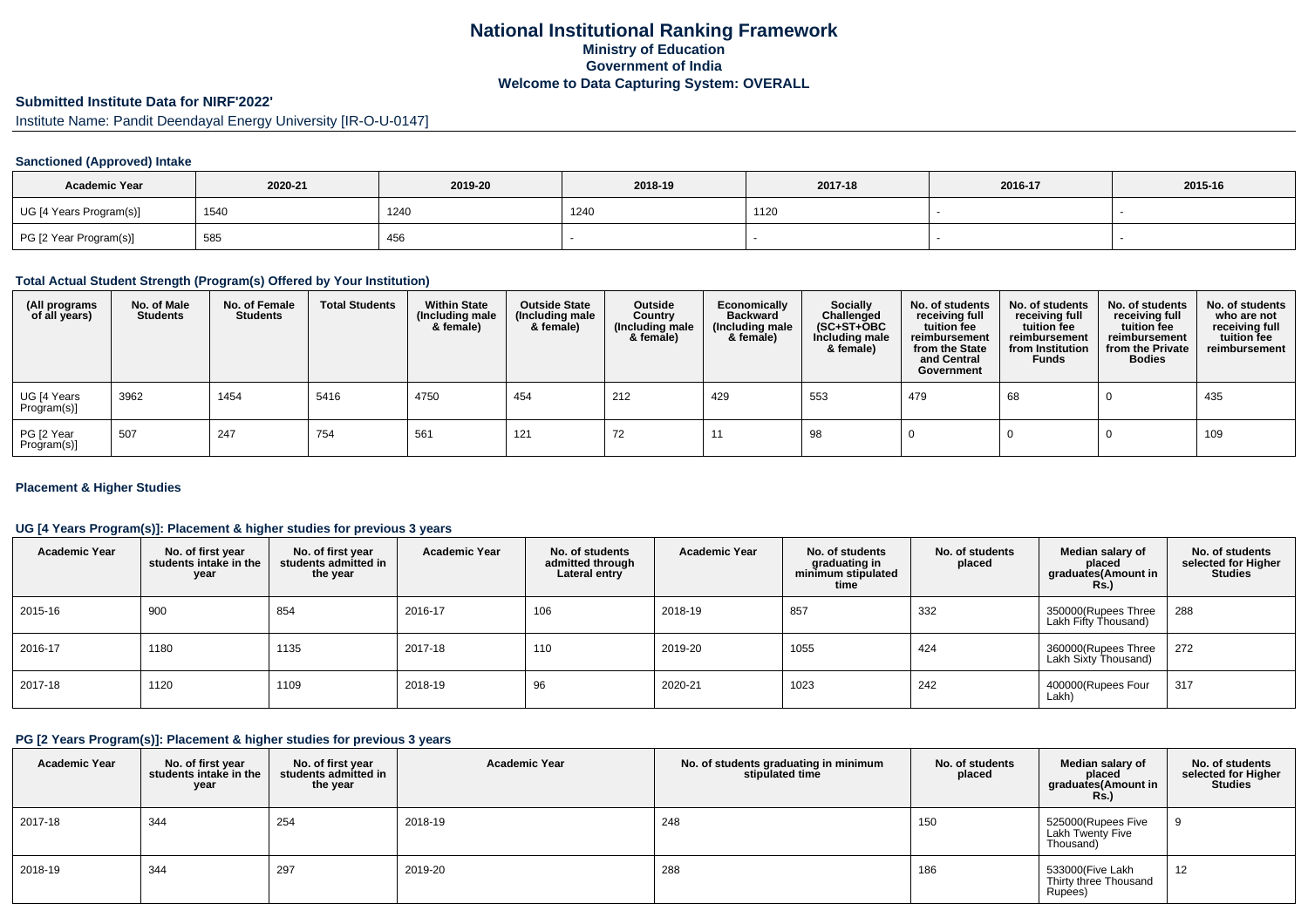| 2019-20 | 10 <sup>2</sup><br>45C | 398 | $\sim$<br>2020-21 | 379 | ACC<br>⊾סו | rive<br>h Fiftv<br>Thousand<br>. | . . |
|---------|------------------------|-----|-------------------|-----|------------|----------------------------------|-----|
|---------|------------------------|-----|-------------------|-----|------------|----------------------------------|-----|

#### **Ph.D Student Details**

| Ph.D (Student pursuing doctoral program till 2020-21 Students admitted in the academic year 2020-21 should not be entered here.) |                                                                                                                                  |                                                            |          |  |  |
|----------------------------------------------------------------------------------------------------------------------------------|----------------------------------------------------------------------------------------------------------------------------------|------------------------------------------------------------|----------|--|--|
|                                                                                                                                  |                                                                                                                                  | <b>Total Students</b>                                      |          |  |  |
| Full Time                                                                                                                        |                                                                                                                                  | 94                                                         |          |  |  |
| Part Time                                                                                                                        |                                                                                                                                  | 139                                                        |          |  |  |
|                                                                                                                                  |                                                                                                                                  | No. of Ph.D students graduated (including Integrated Ph.D) |          |  |  |
|                                                                                                                                  | 2020-21                                                                                                                          | 2019-20<br>2018-19                                         |          |  |  |
| Full Time                                                                                                                        | 12                                                                                                                               | 13                                                         |          |  |  |
| Part Time                                                                                                                        | 29                                                                                                                               | 35                                                         |          |  |  |
|                                                                                                                                  | PG (Student pursuing MD/MS/DNB program till 2020-21 Students admitted in the academic year 2021 - 22 should not be entered here) |                                                            |          |  |  |
|                                                                                                                                  | Number of students pursuing PG (MD/MS/DNB) program                                                                               |                                                            | $\bf{0}$ |  |  |
| No. of students Graduating in PG (MD/MS/DNB) program                                                                             |                                                                                                                                  |                                                            |          |  |  |
| 2020-21                                                                                                                          | 2019-20<br>2018-19                                                                                                               |                                                            |          |  |  |
| -0                                                                                                                               |                                                                                                                                  | 0                                                          |          |  |  |

# **Online Education**

| 1. Does all programs/courses were completed on time.                |                                                                                       | Yes                                                                                                                                                                                                                                                                                                                                                                                                                                                                                                                                                                                                                                                                                                                                                                                                                                                                                                                                                                                                                                                                                                                                                                                                                                                                                                                                                                                                                                                                                                                                                                                                                                                                                                                                                                                                                                                                                                                                                                                                                                                                                                                                                                                                                                                                                                                                                                                                                                                                                                                                                                                                                                                                                                                                                                                                                                                                                     |                                                |  |
|---------------------------------------------------------------------|---------------------------------------------------------------------------------------|-----------------------------------------------------------------------------------------------------------------------------------------------------------------------------------------------------------------------------------------------------------------------------------------------------------------------------------------------------------------------------------------------------------------------------------------------------------------------------------------------------------------------------------------------------------------------------------------------------------------------------------------------------------------------------------------------------------------------------------------------------------------------------------------------------------------------------------------------------------------------------------------------------------------------------------------------------------------------------------------------------------------------------------------------------------------------------------------------------------------------------------------------------------------------------------------------------------------------------------------------------------------------------------------------------------------------------------------------------------------------------------------------------------------------------------------------------------------------------------------------------------------------------------------------------------------------------------------------------------------------------------------------------------------------------------------------------------------------------------------------------------------------------------------------------------------------------------------------------------------------------------------------------------------------------------------------------------------------------------------------------------------------------------------------------------------------------------------------------------------------------------------------------------------------------------------------------------------------------------------------------------------------------------------------------------------------------------------------------------------------------------------------------------------------------------------------------------------------------------------------------------------------------------------------------------------------------------------------------------------------------------------------------------------------------------------------------------------------------------------------------------------------------------------------------------------------------------------------------------------------------------------|------------------------------------------------|--|
| 2. Measures taken to complete the syllabus of courses and programs. |                                                                                       | •The University had a robust IT infrastructure in place to offer a finer balance between teaching learning process and Teaching<br>learning resources., which, with the help of competent IT professionals facilitated the offering of online teaching-learning systems.<br>. Students have the option to earn a portion of their overall credits through MOOCs available on SWAYAM and other platforms like<br>Edx. Thus adapting to online teaching after the outbreak of pandemic was relatively easy.<br>•Earlier Zoom and later MS Teams platform was officially used to impart online education to students. Even before pandemic,<br>online education in form of offering MOOC was prevalent.<br>•1122 students of PDEU in 2021 took NPTEL courses, 505 students has taken EDEX courses and 2354 taken Coursera<br>certification.<br>.PDPU has conducted 3176 courses in online mode in 2021<br>•The university invested in making available not only an official online platform like MS Teams, but also in organizing proctored<br>online examinations through tools like Pexa. Moreover, the University has many years back, adopted TCSiON LMS, which further<br>helped in seamless offering of online education.<br>•With the help of service providers, training sessions were conducted for student, faculty and administration staff by University IT<br>department so that they could adapt to the online systems in a flawless manner. Additional hardware like cameras, speakers and<br>digital writing pads were installed in various classrooms also so that faculty can beam online sessions through University campus.<br>PDEU has 68 class rooms which are Wifi enabled and it also has 8 lecture halls of 120 capac<br>symposium/seminar conferences in online and offline mode from Auditorium with 480 seating capacity<br>•Faculty who were comfortable conducting sessions from home due to some constraints, were facilitated by providing special<br>financial assistance from their Professional Development Allowance to buy essential basic hardware<br>Information sharing on online teaching experience among faculty members further helped in enriching the overall online teaching<br>process.<br>A significant exercise regarding Outcome Based Education (OBE) was completed entirely on online basis, which is an evidence<br>of leveraging online systems for teaching-learning. In addition to all these, faculty and students were always keeping in touch<br>through other digital tools like Messenger Apps and Video Conferencing to add on to the overall online learning experience.<br>•All these measures greatly contributed to adhering to course completion and examination conduct/result preparation/result<br>declaration deadlines.<br>•All these led to timely student progression in terms of placement and higher studies. |                                                |  |
| 3. The period of delay in completion of syllabus (in months).       |                                                                                       |                                                                                                                                                                                                                                                                                                                                                                                                                                                                                                                                                                                                                                                                                                                                                                                                                                                                                                                                                                                                                                                                                                                                                                                                                                                                                                                                                                                                                                                                                                                                                                                                                                                                                                                                                                                                                                                                                                                                                                                                                                                                                                                                                                                                                                                                                                                                                                                                                                                                                                                                                                                                                                                                                                                                                                                                                                                                                         |                                                |  |
| 4. The period of delay in conducting exams (in months).             |                                                                                       |                                                                                                                                                                                                                                                                                                                                                                                                                                                                                                                                                                                                                                                                                                                                                                                                                                                                                                                                                                                                                                                                                                                                                                                                                                                                                                                                                                                                                                                                                                                                                                                                                                                                                                                                                                                                                                                                                                                                                                                                                                                                                                                                                                                                                                                                                                                                                                                                                                                                                                                                                                                                                                                                                                                                                                                                                                                                                         |                                                |  |
| <b>Portal Name</b>                                                  | No. of students offered online courses which have credit<br>transferred to transcript | Total no, of online courses which have credit transferred<br>to the transcript                                                                                                                                                                                                                                                                                                                                                                                                                                                                                                                                                                                                                                                                                                                                                                                                                                                                                                                                                                                                                                                                                                                                                                                                                                                                                                                                                                                                                                                                                                                                                                                                                                                                                                                                                                                                                                                                                                                                                                                                                                                                                                                                                                                                                                                                                                                                                                                                                                                                                                                                                                                                                                                                                                                                                                                                          | Total no. of credits transferred to transcript |  |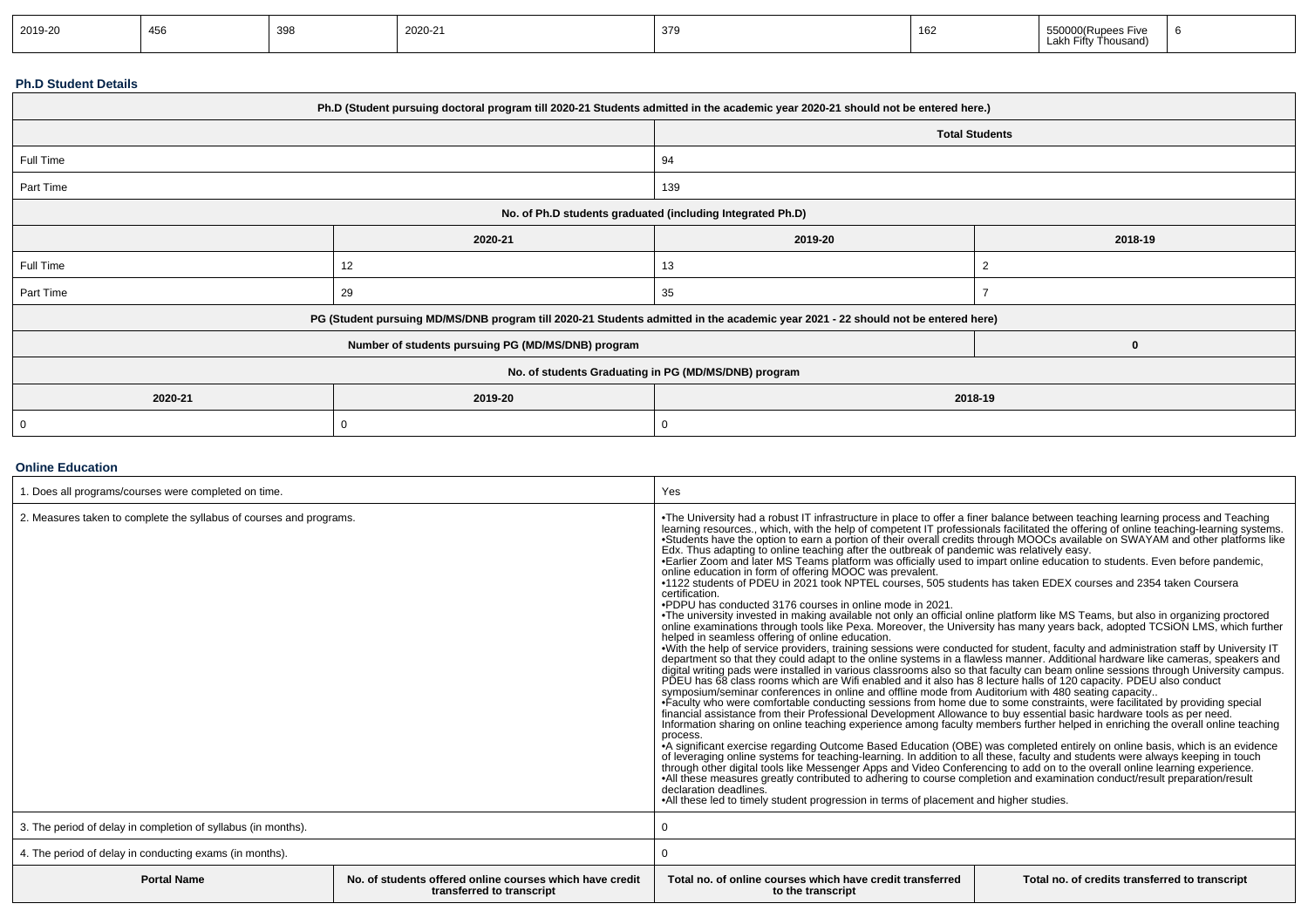| Swayam                                                                                          | 1122 | 1122 | 3366 |
|-------------------------------------------------------------------------------------------------|------|------|------|
| MSTEAMS-UG/PG                                                                                   | 6170 | 3176 | 9230 |
| MSTEAMS-PhD                                                                                     | 60   | ЮC   | 189  |
| 5. No. of courses developed and available online on Swayam platform by your institution faculty |      |      |      |

# **Financial Resources: Utilised Amount for the Capital expenditure for previous 3 years**

| <b>Academic Year</b>                                                                                 | 2020-21                                                                                             | 2019-20                                                                                           | 2018-19                                                                                   |  |  |  |  |
|------------------------------------------------------------------------------------------------------|-----------------------------------------------------------------------------------------------------|---------------------------------------------------------------------------------------------------|-------------------------------------------------------------------------------------------|--|--|--|--|
|                                                                                                      | <b>Utilised Amount</b>                                                                              | <b>Utilised Amount</b>                                                                            | <b>Utilised Amount</b>                                                                    |  |  |  |  |
| Annual Capital Expenditure on Academic Activities and Resources (excluding expenditure on buildings) |                                                                                                     |                                                                                                   |                                                                                           |  |  |  |  |
| Library                                                                                              | 18823229 (Rupees One Crore Eighty Eight Lakh Twenty Three<br>Thousand Two Hundred Twenty Nine)      | 12925255 (Rupees One Crore Twenty Nine Lakh Twenty Five<br>Thousand Two Hundred Fifty Five)       | 3271919 (Rupees Thirty Two Lakh Seventy One Thousand<br>Nine Hundred Nineteen)            |  |  |  |  |
| New Equipment for Laboratories                                                                       | 66031848 (Rupees Six Crore Sixty Lakh Thirty One Thousand<br>Eight Hundred Forty Eight)             | 264695446 (Rupees Twenty Six Crore Forty Six Lakh Ninety<br>Five Thousand Four Hundred Forty Six) | 55837407 (Rupees Five Crore Fifty Eight Lakh Thirty Seven<br>Thousand Four Hundred Seven) |  |  |  |  |
| <b>Engineering Workshops</b>                                                                         | 0 (Zero)                                                                                            | 0 (Zero)                                                                                          | 0 (Zero)                                                                                  |  |  |  |  |
| Other expenditure on creation of Capital Assets (excluding<br>expenditure on Land and Building)      | 129838781 (Rupees Twelve Crore Ninety Eight Lakh Thirty<br>Eight Thousand Seven Hundred Eighty One) | 70989047 (Rupees Seven Crore Nine Lakh Eighty Nine<br>Thousand Forty Seven)                       | 61667675 (Rupees Six Crore Sixteen Lakh Sixty Seven<br>Thousand Six Hundred Seventy Five) |  |  |  |  |

### **Financial Resources: Utilised Amount for the Operational expenditure for previous 3 years**

| <b>Academic Year</b>                                                                                                                                                                            | 2020-21                                                                                                | 2019-20                                                                                            | 2018-19                                                                                           |  |  |  |  |  |
|-------------------------------------------------------------------------------------------------------------------------------------------------------------------------------------------------|--------------------------------------------------------------------------------------------------------|----------------------------------------------------------------------------------------------------|---------------------------------------------------------------------------------------------------|--|--|--|--|--|
|                                                                                                                                                                                                 | <b>Utilised Amount</b>                                                                                 | <b>Utilised Amount</b>                                                                             | <b>Utilised Amount</b>                                                                            |  |  |  |  |  |
| <b>Annual Operational Expenditure</b>                                                                                                                                                           |                                                                                                        |                                                                                                    |                                                                                                   |  |  |  |  |  |
| Salaries (Teaching and Non Teaching staff)                                                                                                                                                      | 672191897 (Rupees Sixty Seven Crore Twenty One Lakh<br>Ninety One Thousand Eight Hundred Ninety Seven) | 658382161 (Rupees Sixty Five Crore Eighty Three Lakh Eighty<br>Two Thousand One Hundred Sixty One) | 500724216 (Rupees Fifty Crore Seven Lakh Twenty Four<br>Thousand Two Hundred Sixteen)             |  |  |  |  |  |
| Maintenance of Academic Infrastructure or consumables and<br>other running expenditures (excluding maintenance of hostels<br>and allied services, rent of the building, depreciation cost, etc) | 311393811 (Rupees Thirty One Crore Thirteen Lakh Ninety<br>Three Thousand Eight Hundred Eleven)        | 496039995 (Rupees Forty Nine Crore Sixty Lakh Thirty Nine<br>Thousand Nine Hundred Ninety Five)    | 384550533 (Rupees Thirty Eight Crore Forty Five Lakh Fifty<br>Thousand Five Hundred Thirty Three) |  |  |  |  |  |
| Seminars/Conferences/Workshops                                                                                                                                                                  | 645701 (Six Lakh Forty Five Thousand Seven Hundred One)                                                | 7674271 (Rupees Seventy Six Lakh Seventy Four Thousand<br>Two Hundred Seventy One)                 | 13343594 (Rupees One Crore Thirty Three Lakh Forty Three<br>Thousand Five Hundred Ninety Four)    |  |  |  |  |  |

**IPR**

| Calendar year            | 2020 | 2019 | 2018 |
|--------------------------|------|------|------|
| No. of Patents Published |      |      |      |
| No. of Patents Granted   |      |      |      |

# **Sponsored Research Details**

| <b>Financial Year</b>                    | 2020-21  | 2019-20   | 2018-19  |
|------------------------------------------|----------|-----------|----------|
| Total no. of Sponsored Projects          |          | 4ι        | ັ        |
| Total no. of Funding Agencies            | 14       | 10        | 10       |
| Total Amount Received (Amount in Rupees) | 46308151 | 126577221 | 67219972 |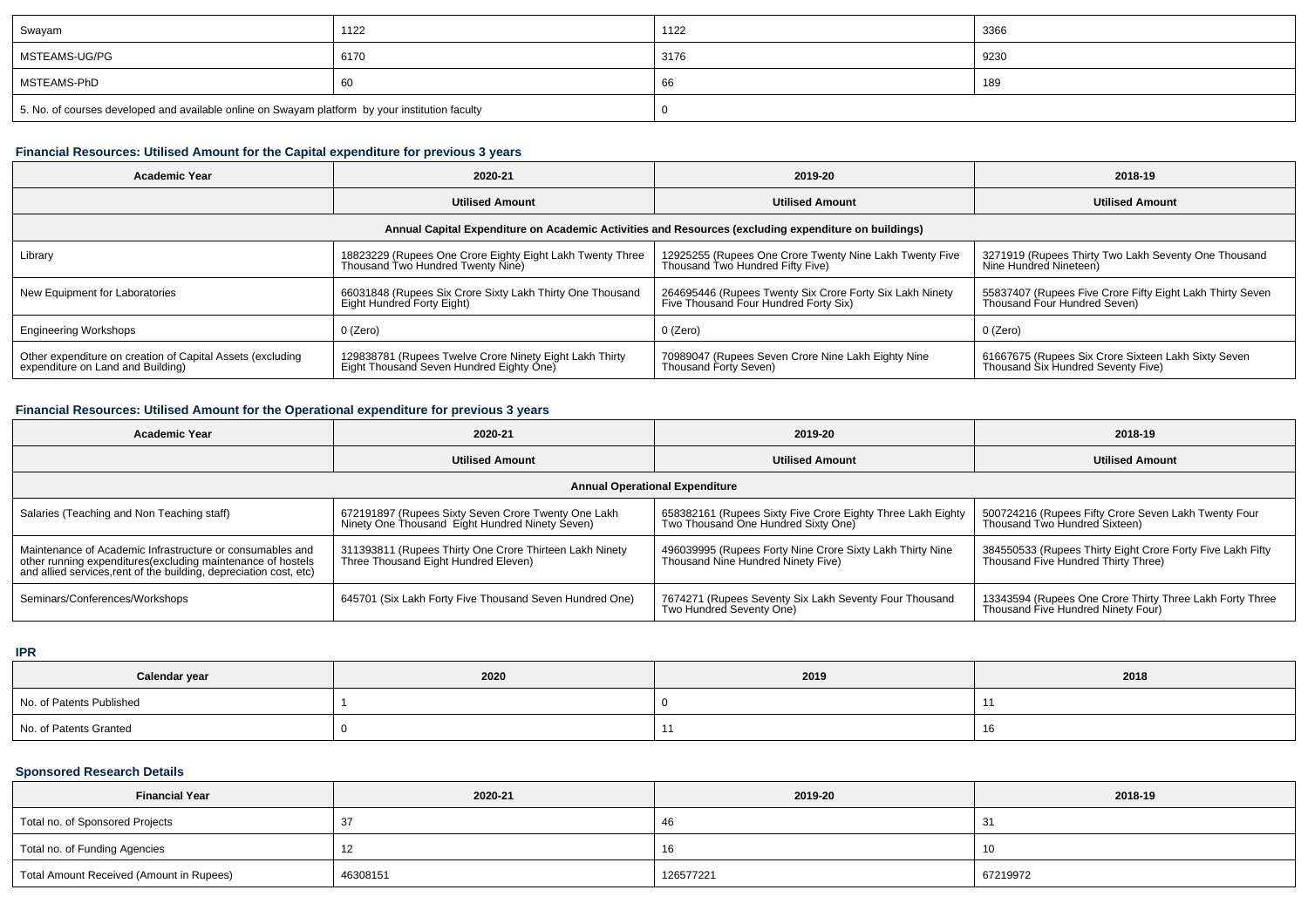| $101 - 1$<br>Amount Rece<br>Rupees Four (<br>7 V U<br>vvuus<br>Hundred | Thousand One<br>/ Three<br>Crore Sixty<br>Lakh E<br>rtv One | : Lakh Seventv Seven<br>Rupee <sup>.</sup><br>Twelve Crore Sixty<br>∕ Five<br>Twenty One<br>I WC<br>r Hundred | <b>Thousand Nine</b><br>Rupees Six (<br>……v ⊺wo Lakh Nineteen ™<br>Seventy<br><b>Hundred Seventy</b><br><b>Two</b> |
|------------------------------------------------------------------------|-------------------------------------------------------------|---------------------------------------------------------------------------------------------------------------|--------------------------------------------------------------------------------------------------------------------|
|------------------------------------------------------------------------|-------------------------------------------------------------|---------------------------------------------------------------------------------------------------------------|--------------------------------------------------------------------------------------------------------------------|

#### **Consultancy Project Details**

| <b>Financial Year</b>                    | 2020-21                                                                             | 2019-20                                                                               | 2018-19                                                                           |
|------------------------------------------|-------------------------------------------------------------------------------------|---------------------------------------------------------------------------------------|-----------------------------------------------------------------------------------|
| Total no. of Consultancy Projects        |                                                                                     | 56                                                                                    | 30                                                                                |
| Total no. of Client Organizations        |                                                                                     |                                                                                       |                                                                                   |
| Total Amount Received (Amount in Rupees) | 15283216                                                                            | 66958914                                                                              | 10952771                                                                          |
| Amount Received in Words                 | Rupees One Crore Fifty Two Lakh Eighty Three Thousand Two<br><b>Hundred Sixteen</b> | Rupees Six Crore Sixty Nine Lakh Fifty Eight Thousand Nine<br><b>Hundred Fourteen</b> | Rupees One Crore Nine Lakh Fifty Two Thousand Seven<br><b>Hundred Seventy One</b> |

# **Executive Development Program/Management Development Programs**

| <b>Financial Year</b>                                                             | 2020-21                                                           | 2019-20                                        | 2018-19                                       |
|-----------------------------------------------------------------------------------|-------------------------------------------------------------------|------------------------------------------------|-----------------------------------------------|
| Total no. of Executive Development Programs/ Management<br>Development Programs   |                                                                   |                                                |                                               |
| Total no. of Participants                                                         |                                                                   | 24                                             |                                               |
| Total Annual Earnings (Amount in Rupees)(Excluding Lodging<br>& Boarding Charges) | 1315524                                                           | 2590000                                        | 2450000                                       |
| Total Annual Earnings in Words                                                    | Rupees Thirteen Lakh Fifteen Thousand Five Hundred Twenty<br>Four | Rupees Twenty Five Lakh Ninety Thousand Rupees | Rupees Twenty Four Lakh Fifty Thousand Rupees |

#### **PCS Facilities: Facilities of physically challenged students**

| 1. Do your institution buildings have Lifts/Ramps?                                                                                                         | Yes, more than 80% of the buildings |
|------------------------------------------------------------------------------------------------------------------------------------------------------------|-------------------------------------|
| 2. Do your institution have provision for walking aids, including wheelchairs and transportation from one building to another for<br>handicapped students? | Yes                                 |
| 3. Do your institution buildings have specially designed toilets for handicapped students?                                                                 | Yes, more than 80% of the buildings |

#### **Accreditation**

#### **NBA Accreditation**

| 1. Does your institute have a valid NBA Accreditation? |                                                                                            | <b>YES</b>                    |                             |  |  |
|--------------------------------------------------------|--------------------------------------------------------------------------------------------|-------------------------------|-----------------------------|--|--|
|                                                        | Total number of programs (whose two batches have passed out) in the institution/department | Number of programs accredited |                             |  |  |
|                                                        |                                                                                            |                               |                             |  |  |
| Name of the accredited program                         | Valid from                                                                                 | Valid upto                    | <b>Accreditation Status</b> |  |  |
| UG Mechanical Engineering                              | 01-07-2019                                                                                 | 30-06-2022                    | Accredited for 3 years      |  |  |
| UG Petroleum Engineering                               | 01-07-2021                                                                                 | 30-06-2024                    | Accredited for 3 years      |  |  |

#### **NAAC Accreditation**

| 1. Does your institute have a valid NAAC Accreditation? | YES        |             |
|---------------------------------------------------------|------------|-------------|
| <b>Valid from</b>                                       | Valid upto | <b>CGPA</b> |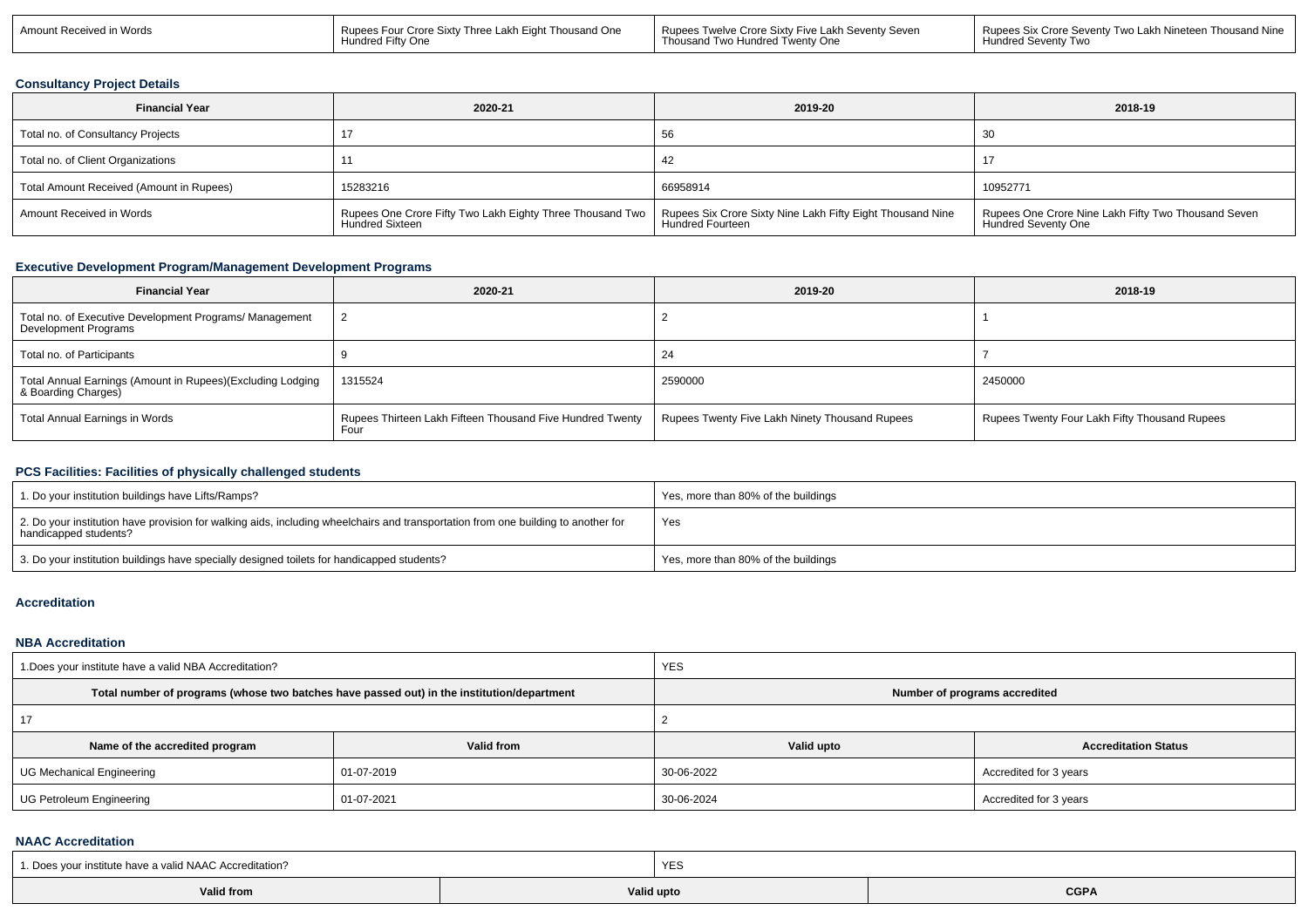| 16-12-2016 | 15-12-2021 | <b>330</b><br>.ບ.ບ |
|------------|------------|--------------------|
|------------|------------|--------------------|

### **Faculty Details**

| Srno           | Name                                      | Age | Designation                | Gender | Qualification | <b>Experience (In</b><br>Months) | <b>Currently working</b><br>with institution? | <b>Joining Date</b> | <b>Leaving Date</b>      | <b>Association type</b> |
|----------------|-------------------------------------------|-----|----------------------------|--------|---------------|----------------------------------|-----------------------------------------------|---------------------|--------------------------|-------------------------|
| $\mathbf 1$    | Akash Davda                               | 53  | Other                      | Male   | Ph.D          | 276                              | Yes                                           | 01-07-2019          | $\overline{\phantom{a}}$ | Visiting                |
| $\overline{2}$ | A Rama Rao                                | 64  | Other                      | Male   | Ph.D          | 372                              | Yes                                           | 01-07-2020          | $\overline{\phantom{a}}$ | Visiting                |
| 3              | Abhijit Kakati                            | 31  | <b>Assistant Professor</b> | Male   | Ph.D          | 16                               | No                                            | 02-03-2020          | 25-06-2021               | Regular                 |
| 4              | <b>ABHIJIT</b><br><b>DILIPKUMAR RAY</b>   | 46  | Associate Professor        | Male   | Ph.D          | 248                              | Yes                                           | 14-06-2007          | $\overline{\phantom{a}}$ | Regular                 |
| 5              | Abhishek Gor                              | 31  | <b>Assistant Professor</b> | Male   | M.Sc.         | 45                               | Yes                                           | 01-07-2019          | $\sim$                   | Regular                 |
| 6              | <b>ABHISHEK KUMAR</b>                     | 47  | <b>Assistant Professor</b> | Male   | Ph.D          | 204                              | Yes                                           | 13-05-2013          | $\overline{\phantom{a}}$ | Regular                 |
| $\overline{7}$ | <b>ABHISHEK KUMAR</b><br><b>GUPTA</b>     | 32  | <b>Assistant Professor</b> | Male   | Ph.D          | 48                               | Yes                                           | 05-03-2019          | $\overline{\phantom{a}}$ | Regular                 |
| 8              | <b>ABHISHEK YADAV</b>                     | 32  | <b>Assistant Professor</b> | Male   | Ph.D          | 84                               | Yes                                           | 02-07-2018          | $\overline{\phantom{a}}$ | Regular                 |
| 9              | <b>ACHINTA BERA</b>                       | 34  | <b>Assistant Professor</b> | Male   | Ph.D          | 96                               | Yes                                           | 21-01-2019          | $\overline{\phantom{a}}$ | Regular                 |
| 10             | Akhilesh Magal                            | 36  | Other                      | Male   | M.Tech        | 156                              | No                                            | 01-07-2020          | 25-06-2021               | Visiting                |
| 11             | <b>AKS Rathore</b>                        | 62  | Other                      | Male   | M.Tech        | 456                              | Yes                                           | 01-06-2019          | $\overline{\phantom{a}}$ | Adhoc / Contractual     |
| 12             | AKSHAY JAIN                               | 33  | <b>Assistant Professor</b> | Male   | M.Tech        | 102                              | No                                            | 23-10-2013          | 31-12-2020               | Regular                 |
| 13             | <b>ALOK JAIN</b>                          | 32  | <b>Assistant Professor</b> | Male   | M.Tech        | 48                               | Yes                                           | 28-06-2019          | $\overline{\phantom{a}}$ | Regular                 |
| 14             | Amit Verma                                | 32  | <b>Assistant Professor</b> | Male   | Ph.D          | 13                               | Yes                                           | 17-07-2020          | $\overline{\phantom{a}}$ | Regular                 |
| 15             | AMIT BARDHAN                              | 36  | Other                      | Male   | M.Tech        | 108                              | Yes                                           | 01-07-2020          | $\overline{a}$           | Visiting                |
| 16             | <b>AMIT VILAS SANT</b>                    | 38  | Associate Professor        | Male   | Ph.D          | 96                               | Yes                                           | 01-04-2016          | $\overline{\phantom{a}}$ | Regular                 |
| 17             | ANANTHA SINGH T<br>S                      | 33  | Other                      | Male   | Ph.D          | 73                               | Yes                                           | 01-07-2020          | $\overline{\phantom{a}}$ | Visiting                |
| 18             | ANILKUMAR<br><b>TRIKAMBHAI</b><br>MARKANA | 42  | <b>Assistant Professor</b> | Male   | Ph.D          | 240                              | Yes                                           | 01-01-2009          | $\overline{\phantom{a}}$ | Regular                 |
| 19             | ANIRBAN DAS                               | 46  | Associate Professor        | Male   | Ph.D          | 275                              | Yes                                           | 23-12-2008          | $\overline{\phantom{a}}$ | Regular                 |
| 20             | ANIRBAN DEY                               | 32  | <b>Assistant Professor</b> | Male   | Ph.D          | 126                              | Yes                                           | 04-07-2013          | $\overline{\phantom{a}}$ | Regular                 |
| 21             | <b>ANIRBID SIRCAR</b>                     | 51  | Professor                  | Male   | Ph.D          | 284                              | Yes                                           | 12-07-2010          | $\sim$                   | Regular                 |
| 22             | Anirudh Kulkarni                          | 30  | Assistant Professor        | Male   | Ph.D          | 13                               | Yes                                           | 20-07-2020          | $\overline{\phantom{a}}$ | Regular                 |
| 23             | Ankit Deshmukh                            | 29  | <b>Assistant Professor</b> | Male   | Ph.D          | 12                               | Yes                                           | 10-08-2020          |                          | Regular                 |
| 24             | Ankur Solanki                             | 37  | <b>Assistant Professor</b> | Male   | Ph.D          | 90                               | Yes                                           | 01-07-2019          | $\overline{\phantom{a}}$ | Regular                 |
| 25             | ANKUR<br>CHAURASIA                        | 30  | <b>Assistant Professor</b> | Male   | M.Tech        | 48                               | Yes                                           | 13-06-2016          | $\overline{\phantom{a}}$ | Regular                 |
| 26             | ANKUSH SANJAY<br>RAJE                     | 29  | <b>Assistant Professor</b> | Male   | Ph.D          | 36                               | Yes                                           | 01-01-2019          | $\overline{\phantom{a}}$ | Regular                 |
| 27             | Annie Royson                              | 34  | <b>Assistant Professor</b> | Female | Ph.D          | 29                               | Yes                                           | 04-02-2019          | $\ddot{\phantom{1}}$     | Regular                 |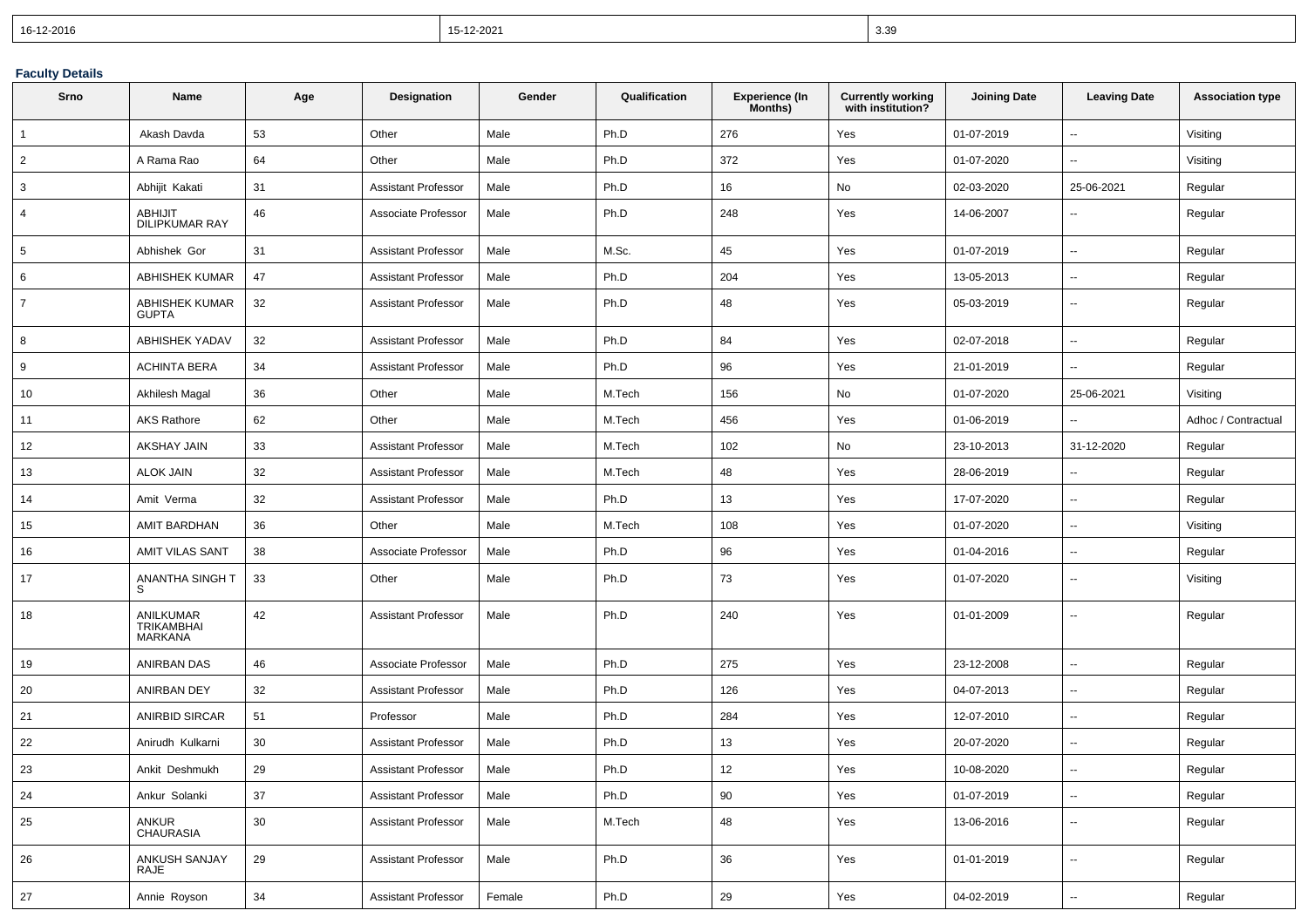| 28 | Anu Manhas                                           | 30         | <b>Assistant Professor</b> | Female | Ph.D       | 13     | Yes | 20-07-2020 | $\overline{\phantom{a}}$ | Regular             |
|----|------------------------------------------------------|------------|----------------------------|--------|------------|--------|-----|------------|--------------------------|---------------------|
| 29 | Anup Sanchela                                        | 36         | <b>Assistant Professor</b> | Male   | Ph.D       | 165    | Yes | 01-10-2019 | $\overline{\phantom{a}}$ | Regular             |
| 30 | ANURAG GUPTA                                         | 66         | Professor                  | Male   | Ph.D       | 502    | Yes | 12-02-2018 | $\overline{\phantom{a}}$ | Adhoc / Contractual |
| 31 | ANURAG KANDYA                                        | 43         | Associate Professor        | Male   | Ph.D       | 224    | Yes | 21-01-2015 | $\overline{\phantom{a}}$ | Regular             |
| 32 | ANURAG MUDGAL                                        | 49         | Associate Professor        | Male   | Ph.D       | 324    | Yes | 27-01-2014 | $\overline{\phantom{a}}$ | Regular             |
| 33 | <b>ASHISH</b><br><b>PRABHUDAS</b><br><b>UNNARKAT</b> | 37         | <b>Assistant Professor</b> | Male   | Ph.D       | 84     | Yes | 04-04-2016 | $\overline{\phantom{a}}$ | Regular             |
| 34 | Ashvin Parwani                                       | 37         | Other                      | Male   | <b>MBA</b> | 84     | Yes | 01-07-2020 | $\overline{\phantom{a}}$ | Visiting            |
| 35 | Avinash Thakore                                      | 70         | Other                      | Male   | M.Sc.      | 386    | No  | 01-07-2020 | 25-06-2021               | Visiting            |
| 36 | <b>AVIRUP MAULIK</b>                                 | 33         | <b>Assistant Professor</b> | Male   | Ph.D       | 77     | No  | 03-06-2019 | 06-12-2020               | Regular             |
| 37 | Ayyanna Habal                                        | 32         | <b>Assistant Professor</b> | Male   | Ph.D       | 13     | Yes | 17-07-2020 | $\overline{\phantom{a}}$ | Regular             |
| 38 | <b>B S TOMAR</b>                                     | 63         | Other                      | Male   | Ph.D       | 456    | Yes | 01-07-2020 | $\overline{\phantom{a}}$ | Visiting            |
| 39 | <b>BALAMURLI</b><br><b>KRISHNA MAYYA K</b>           | 44         | <b>Assistant Professor</b> | Male   | Ph.D       | 168    | Yes | 01-12-2008 | $\overline{\phantom{a}}$ | Regular             |
| 40 | <b>BHARATKUMAR</b><br><b>BALKRISHNA</b><br>PAREKH    | 40         | Associate Professor        | Male   | Ph.D       | 180    | Yes | 30-09-2008 | $\overline{\phantom{a}}$ | Regular             |
| 41 | <b>BHARTI SAINI</b>                                  | 33         | <b>Assistant Professor</b> | Female | Ph.D       | 108    | Yes | 04-06-2013 | $\overline{\phantom{a}}$ | Regular             |
| 42 | <b>BHASHA HARSHAL</b><br>VACHHARAJANI                | 38         | <b>Assistant Professor</b> | Female | Ph.D       | 154    | Yes | 24-06-2013 | $\overline{\phantom{a}}$ | Regular             |
| 43 | <b>BHASURU</b><br>ABHINAYA<br><b>SRINIVAS</b>        | 30         | <b>Assistant Professor</b> | Male   | M.Tech     | 82     | Yes | 29-06-2015 | --                       | Regular             |
| 44 | <b>BHAWANISINGH</b><br><b>GAURANG DESAI</b>          | 46         | Associate Professor        | Male   | Ph.D       | 288    | Yes | 08-08-2007 | $\overline{\phantom{a}}$ | Regular             |
| 45 | <b>BHINALKUMAR</b><br>BAKULBHAI<br><b>MEHTA</b>      | 41         | <b>Assistant Professor</b> | Male   | Ph.D       | 192    | Yes | 02-07-2018 | $\overline{\phantom{a}}$ | Regular             |
| 46 | <b>BHUVANESH OZA</b>                                 | 71         | Other                      | Male   | Ph.D       | 405    | Yes | 01-07-2020 | --                       | Visiting            |
| 47 | <b>BRAJESHKUMAR</b><br>JHA                           | 38         | Associate Professor        | Male   | Ph.D       | 119    | Yes | 27-12-2013 | $\overline{\phantom{a}}$ | Regular             |
| 48 | <b>BRIJESH TRIPATHI</b>                              | 38         | Associate Professor        | Male   | Ph.D       | 148    | Yes | 27-01-2009 | $\overline{\phantom{a}}$ | Regular             |
| 49 | <b>BUSIGARI</b><br>RAJASEKHAR<br>REDDY               | ${\bf 28}$ | Assistant Professor        | Male   | Ph.D       | $36\,$ | Yes | 06-05-2019 |                          | Regular             |
| 50 | BUSUPALLI<br>BALANAGULU                              | 35         | <b>Assistant Professor</b> | Male   | Ph.D       | 48     | Yes | 01-04-2019 | Щ,                       | Regular             |
| 51 | Chaitali Mehta                                       | 29         | Other                      | Female | M.E.       | 24     | Yes | 01-07-2019 | Щ,                       | Visiting            |
| 52 | CHAITANYAMOY<br>GANGULY                              | 74         | Other                      | Male   | Ph.D       | 473    | Yes | 01-04-2017 | $\sim$                   | Adhoc / Contractual |
| 53 | CHANDAN SAHU                                         | 29         | <b>Assistant Professor</b> | Male   | M.Tech     | 84     | Yes | 01-06-2017 | ₩,                       | Regular             |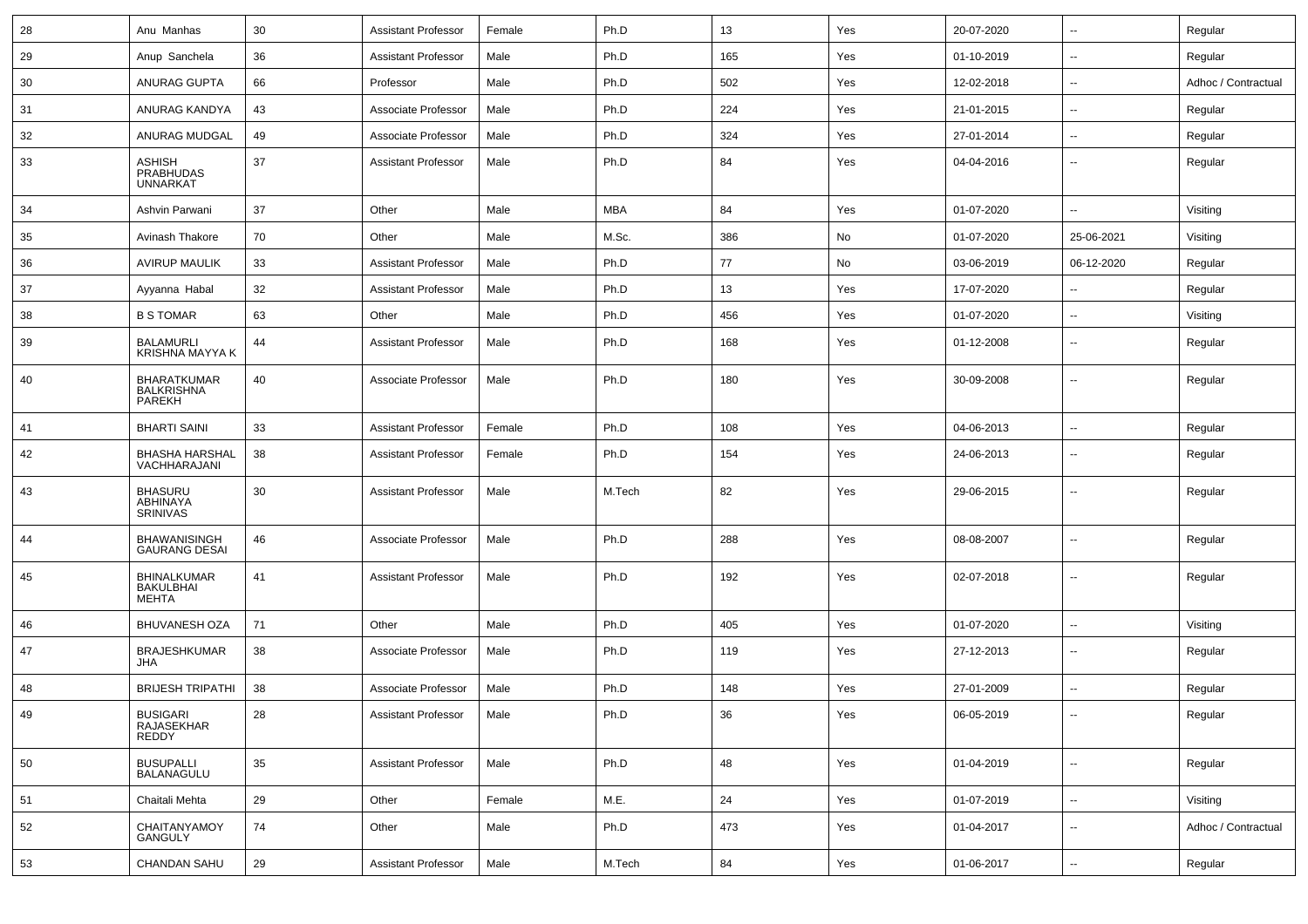| 54 | Chandra Shekhar<br>Nishad            | 33 | <b>Assistant Professor</b> | Male   | Ph.D       | 46  | Yes | 01-07-2019 | $\sim$                   | Regular             |
|----|--------------------------------------|----|----------------------------|--------|------------|-----|-----|------------|--------------------------|---------------------|
| 55 | <b>CVS RAO</b>                       | 70 | Other                      | Male   | Ph.D       | 460 | Yes | 01-07-2020 | $\sim$                   | Visiting            |
| 56 | <b>D M PARIKH</b>                    | 65 | Professor                  | Male   | Ph.D       | 437 | No  | 14-07-2014 | 12-12-2020               | Regular             |
| 57 | DADI VENKATA<br>SURI APPA RAO        | 41 | <b>Assistant Professor</b> | Male   | Ph.D       | 144 | Yes | 06-08-2018 | $\overline{\phantom{a}}$ | Regular             |
| 58 | DARSHIT SHAH                         | 49 | <b>Assistant Professor</b> | Male   | <b>MCA</b> | 216 | Yes | 02-08-2010 | $\sim$                   | Regular             |
| 59 | DAYA SHANKAR<br>KAUL                 | 40 | <b>Assistant Professor</b> | Male   | Ph.D       | 61  | Yes | 04-01-2016 | $\overline{\phantom{a}}$ | Regular             |
| 60 | Debabrata Swain                      | 34 | <b>Assistant Professor</b> | Male   | Ph.D       | 102 | Yes | 01-02-2021 | $\overline{\phantom{a}}$ | Regular             |
| 61 | <b>DEBASIS SARKAR</b>                | 50 | Associate Professor        | Male   | Ph.D       | 296 | Yes | 31-05-2013 | $\overline{\phantom{a}}$ | Regular             |
| 62 | DHANANJAYA<br><b>HACHCHAPPA</b>      | 58 | Associate Professor        | Male   | Ph.D       | 396 | Yes | 11-06-2018 | $\sim$                   | Regular             |
| 63 | DHRUVESH PATEL                       | 38 | Associate Professor        | Male   | Ph.D       | 156 | Yes | 12-01-2016 | $\sim$                   | Regular             |
| 64 | Dinesh Chandra<br>Tiwari             | 65 | Other                      | Male   | M.Sc.      | 322 | Yes | 01-07-2020 | $\sim$                   | Visiting            |
| 65 | <b>DISHANT M</b><br>PANDYA           | 37 | <b>Assistant Professor</b> | Male   | Ph.D       | 180 | Yes | 01-01-2014 | $\overline{\phantom{a}}$ | Regular             |
| 66 | Fiyanshu Kaka                        | 28 | <b>Assistant Professor</b> | Male   | Ph.D       | 11  | Yes | 01-12-2020 | $\sim$                   | Regular             |
| 67 | <b>GANGA PRASAD</b><br><b>PANDEY</b> | 43 | <b>Assistant Professor</b> | Male   | Ph.D       | 120 | Yes | 15-09-2016 | $\sim$                   | Regular             |
| 68 | <b>GARLAPATI</b><br><b>NAGABABU</b>  | 34 | <b>Assistant Professor</b> | Male   | Ph.D       | 120 | Yes | 01-01-2013 | $\sim$                   | Regular             |
| 69 | Gaurav Hazarika                      | 27 | <b>Assistant Professor</b> | Male   | M.Tech     | 20  | Yes | 06-11-2019 | $\sim$                   | Regular             |
| 70 | <b>GS NEGI</b>                       | 67 | Other                      | Male   | M.Tech     | 481 | Yes | 14-07-2014 | $\overline{\phantom{a}}$ | Adhoc / Contractual |
| 71 | Gurmeher Juneja                      | 27 | Other                      | Female | M.A        | 24  | Yes | 01-07-2019 | $\overline{\phantom{a}}$ | Visiting            |
| 72 | <b>GURRALA PAVAN</b><br><b>KUMAR</b> | 41 | <b>Assistant Professor</b> | Male   | Ph.D       | 120 | Yes | 27-07-2015 | $\overline{\phantom{a}}$ | Regular             |
| 73 | H L Dhaduk                           | 53 | Other                      | Male   | Ph.D       | 240 | Yes | 01-07-2020 | $\overline{\phantom{a}}$ | Visiting            |
| 74 | Hardik Patel                         | 35 | <b>Assistant Professor</b> | Male   | Ph.D       | 116 | Yes | 01-07-2019 | $\sim$                   | Regular             |
| 75 | Hari S                               | 31 | <b>Assistant Professor</b> | Male   | Ph.D       | 59  | Yes | 16-01-2020 | $\sim$                   | Regular             |
| 76 | Harshal Oza                          | 39 | Associate Professor        | Male   | Ph.D       | 137 | Yes | 20-07-2020 | --                       | Regular             |
| 77 | Himanshu Choksi                      | 47 | <b>Assistant Professor</b> | Male   | Ph.D       | 180 | Yes | 02-07-2019 | $\sim$                   | Regular             |
| 78 | HITESH VANDRA                        | 45 | Other                      | Male   | Ph.D       | 96  | Yes | 01-07-2020 | $\sim$                   | Visiting            |
| 79 | <b>INDRAJIT</b><br>MUKHOPADHYAY      | 54 | Professor                  | Male   | Ph.D       | 374 | Yes | 17-02-2011 | $\sim$                   | Regular             |
| 80 | JATIN AGARWAL                        | 36 | <b>Assistant Professor</b> | Male   | Ph.D       | 93  | No  | 09-05-2016 | 02-04-2021               | Regular             |
| 81 | JATIN RAVJIBHAI<br>PATEL             | 41 | Associate Professor        | Male   | Ph.D       | 192 | Yes | 01-01-2009 | $\overline{\phantom{a}}$ | Regular             |
| 82 | Jay Soni                             | 26 | Other                      | Male   | M.Tech     | 21  | Yes | 01-07-2020 | $\sim$                   | Visiting            |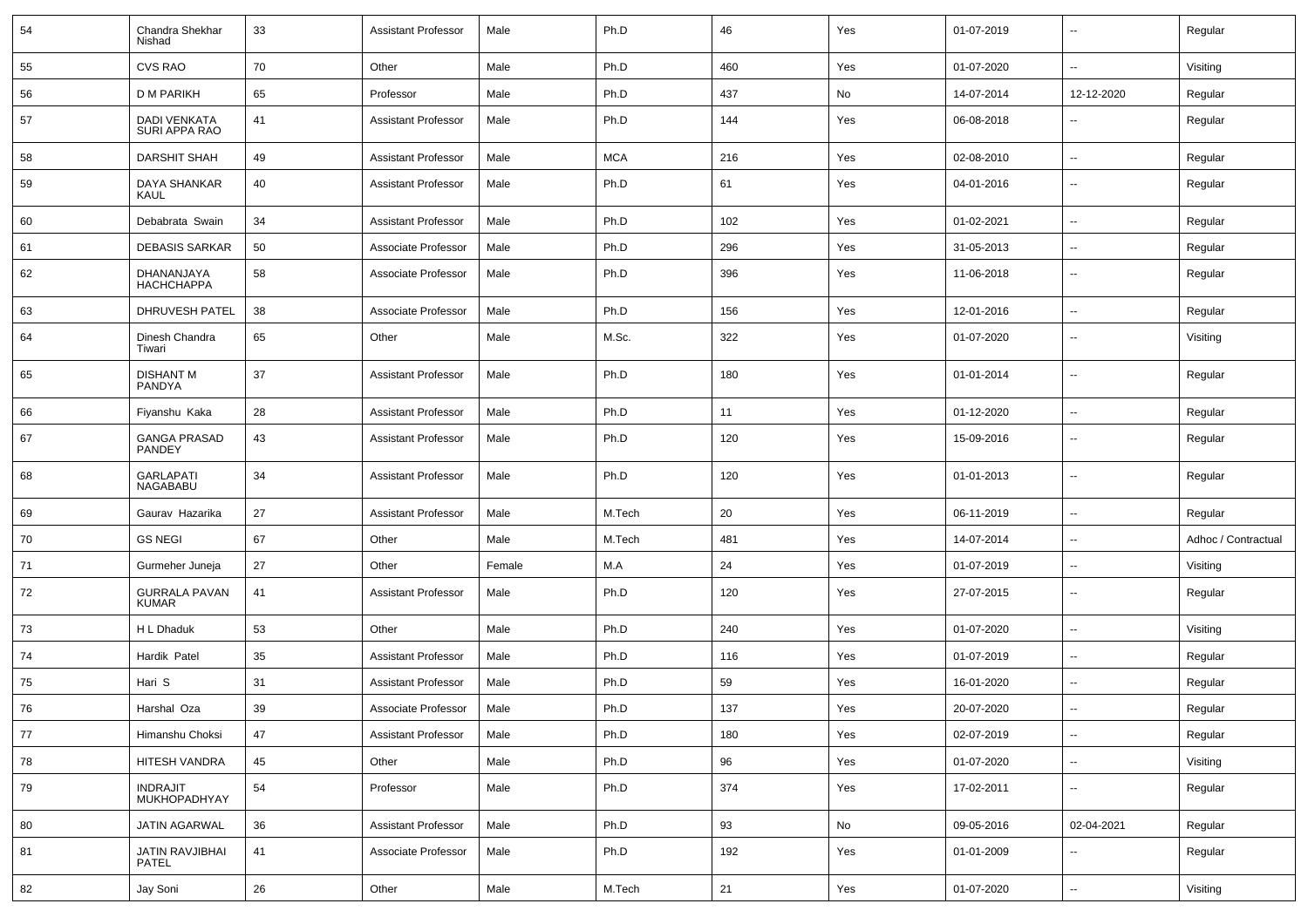| 83  | <b>JAYDEEP PATEL</b>                   | 33 | <b>Assistant Professor</b> | Male   | Ph.D       | 116 | Yes | 10-08-2011 | ⊷.                       | Regular  |
|-----|----------------------------------------|----|----------------------------|--------|------------|-----|-----|------------|--------------------------|----------|
| 84  | JAYKUMAR J<br><b>VORA</b>              | 33 | <b>Assistant Professor</b> | Male   | Ph.D       | 88  | Yes | 13-10-2015 | --                       | Regular  |
| 85  | Jigar Pandya                           | 46 | Other                      | Male   | Ph.D       | 212 | Yes | 01-07-2020 | ⊷.                       | Visiting |
| 86  | <b>JIGARKUMAR</b><br><b>SHAH</b>       | 44 | <b>Assistant Professor</b> | Male   | Ph.D       | 120 | Yes | 28-11-2016 | --                       | Regular  |
| 87  | JITENDRA G<br><b>JAMNANI</b>           | 49 | Associate Professor        | Male   | Ph.D       | 300 | Yes | 29-10-2013 | ⊷.                       | Regular  |
| 88  | <b>JWNGSAR</b><br><b>BRAHMA</b>        | 37 | <b>Assistant Professor</b> | Male   | Ph.D       | 144 | Yes | 31-07-2009 | $\overline{\phantom{a}}$ | Regular  |
| 89  | KALISADHAN<br><b>MUKHERJEE</b>         | 39 | <b>Assistant Professor</b> | Male   | Ph.D       | 180 | Yes | 01-03-2019 | ⊷.                       | Regular  |
| 90  | Kameshwar Singh                        | 53 | Other                      | Male   | Ph.D       | 246 | Yes | 01-07-2020 | $\overline{\phantom{a}}$ | Visiting |
| 91  | Kaushal Shah                           | 34 | <b>Assistant Professor</b> | Male   | Ph.D       | 98  | Yes | 01-02-2021 | --                       | Regular  |
| 92  | Kaushik Patel                          | 40 | Other                      | Male   | <b>MBA</b> | 177 | Yes | 01-07-2020 | --                       | Visiting |
| 93  | <b>KIRAN BHASKAR</b><br><b>MYSORE</b>  | 56 | Associate Professor        | Male   | Ph.D       | 372 | Yes | 06-01-2014 | ⊷.                       | Regular  |
| 94  | <b>KISHAN ASHOK</b><br><b>FUSE</b>     | 30 | <b>Assistant Professor</b> | Male   | M.Tech     | 76  | Yes | 06-07-2015 | ⊷.                       | Regular  |
| 95  | Krishna Solanki                        | 23 | Other                      | Female | M.Tech     | 12  | Yes | 01-07-2020 | $\overline{\phantom{a}}$ | Visiting |
| 96  | Kriti Yadav                            | 27 | Other                      | Female | Ph.D       | 26  | Yes | 01-07-2020 | $\overline{\phantom{a}}$ | Visiting |
| 97  | KRUNAL<br><b>MAHENDRABHAI</b><br>MEHTA | 30 | <b>Assistant Professor</b> | Male   | Ph.D       | 74  | Yes | 07-07-2015 | --                       | Regular  |
| 98  | <b>KUSH MEHTA</b>                      | 32 | <b>Assistant Professor</b> | Male   | Ph.D       | 114 | No  | 17-06-2013 | 30-06-2021               | Regular  |
| 99  | Lakshmanarao<br>Jeeru                  | 42 | <b>Assistant Professor</b> | Male   | Ph.D       | 147 | Yes | 05-11-2019 | ⊷.                       | Regular  |
| 100 | Lavish Pamwani                         | 27 | <b>Assistant Professor</b> | Male   | Ph.D       | 13  | Yes | 15-07-2020 | -−                       | Regular  |
| 101 | <b>LEENA SANTOSH</b>                   | 40 | <b>Assistant Professor</b> | Female | Ph.D       | 168 | Yes | 01-01-2014 | $\overline{\phantom{a}}$ | Regular  |
| 102 | LUBHANI MISHRA                         | 30 | <b>Assistant Professor</b> | Female | Ph.D       | 48  | Yes | 16-07-2018 | --                       | Regular  |
| 103 | Maheshbabu Jallu                       | 32 | <b>Assistant Professor</b> | Male   | Ph.D       | 12  | Yes | 10-08-2020 | --                       | Regular  |
| 104 | <b>MANAN SHAH</b>                      | 29 | <b>Assistant Professor</b> | Male   | Ph.D       | 72  | Yes | 25-06-2015 | Ξ.                       | Regular  |
| 105 | <b>MANAS KUMAR</b><br><b>BHOI</b>      | 46 | <b>Assistant Professor</b> | Male   | Ph.D       | 277 | Yes | 19-11-2012 | $\sim$                   | Regular  |
| 106 | <b>MANISH KUMAR</b>                    | 40 | <b>Assistant Professor</b> | Male   | M.Tech     | 46  | Yes | 30-07-2018 | $\overline{\phantom{a}}$ | Regular  |
| 107 | <b>MANISH KUMAR</b><br><b>SINHA</b>    | 35 | Assistant Professor        | Male   | Ph.D       | 60  | Yes | 18-11-2016 | н.                       | Regular  |
| 108 | MANIVEL M                              | 29 | <b>Assistant Professor</b> | Male   | M.Tech     | 60  | Yes | 15-06-2016 | $\overline{\phantom{a}}$ | Regular  |
| 109 | Manjeet Keshav                         | 28 | <b>Assistant Professor</b> | Male   | Ph.D       | 11  | Yes | 01-12-2020 | $\sim$                   | Regular  |
| 110 | MANOJ KUMAR<br>PANDEY                  | 43 | Associate Professor        | Male   | Ph.D       | 199 | Yes | 20-09-2010 | н.                       | Regular  |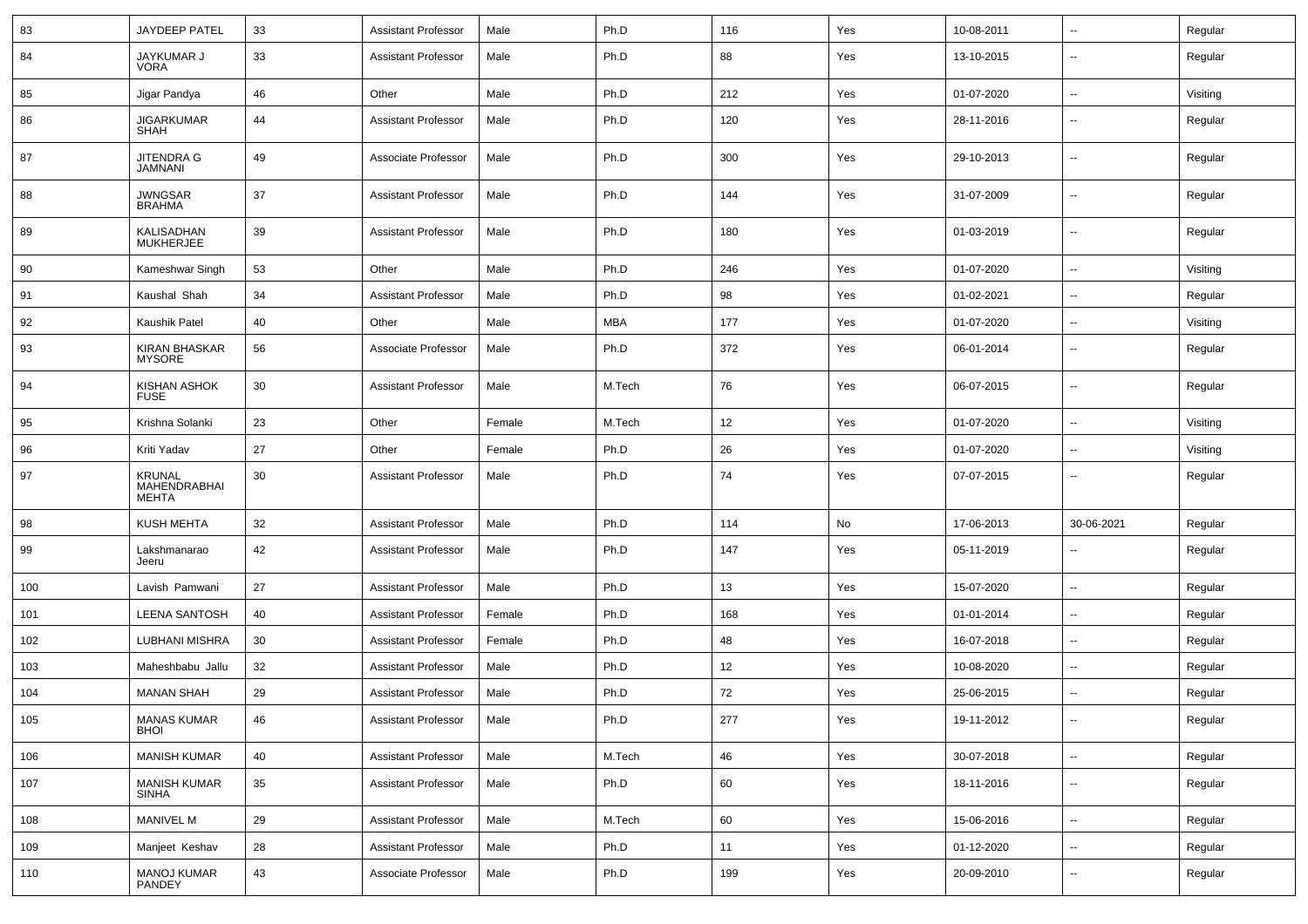| 111 | <b>MANOJ SAHNI</b>                              | 42              | Associate Professor        | Male   | Ph.D   | 192 | Yes | 31-12-2013 | ⊷.                       | Regular             |
|-----|-------------------------------------------------|-----------------|----------------------------|--------|--------|-----|-----|------------|--------------------------|---------------------|
| 112 | Manojkumar                                      | 44              | Associate Professor        | Male   | Ph.D   | 172 | Yes | 12-03-2009 | --                       | Regular             |
| 113 | <b>MAUNISH</b><br>SANJAYBHAI SHAH               | 35              | <b>Assistant Professor</b> | Male   | M.Tech | 89  | Yes | 30-06-2015 | --                       | Regular             |
| 114 | MAZAD<br><b>SHAHERIAR</b><br>ZAVERI             | 42              | Associate Professor        | Male   | Ph.D   | 113 | No  | 10-12-2018 | 21-12-2020               | Regular             |
| 115 | Md Aurangzeb                                    | 34              | <b>Assistant Professor</b> | Male   | Ph.D   | 103 | Yes | 20-07-2020 | -−                       | Regular             |
| 116 | MD SHARIFUDDIN<br>ANSARI                        | 40              | <b>Assistant Professor</b> | Male   | Ph.D   | 189 | Yes | 24-11-2010 | --                       | Regular             |
| 117 | MEERA RANA<br><b>KARAMTA</b>                    | 32              | <b>Assistant Professor</b> | Female | Ph.D   | 72  | Yes | 28-12-2015 | $\overline{\phantom{a}}$ | Regular             |
| 118 | Megha Balha                                     | 28              | <b>Assistant Professor</b> | Female | Ph.D   | 13  | Yes | 15-07-2020 | -−                       | Regular             |
| 119 | MEHUL S RAVAL                                   | 48              | Professor                  | Male   | Ph.D   | 204 | No  | 10-12-2018 | 15-07-2020               | Regular             |
| 120 | <b>MILANKUMAR</b><br><b>DILIPBHAI BHATT</b>     | 41              | <b>Assistant Professor</b> | Male   | Ph.D   | 156 | Yes | 22-08-2016 | --                       | Regular             |
| 121 | Mohendra Roy                                    | 39              | <b>Assistant Professor</b> | Male   | Ph.D   | 110 | Yes | 01-07-2019 |                          | Regular             |
| 122 | N K Joshi                                       | 72              | Other                      | Male   | Ph.D   | 420 | No  | 01-07-2020 | 25-06-2021               | Visiting            |
| 123 | N MADHAVAN                                      | 53              | <b>Assistant Professor</b> | Male   | Ph.D   | 312 | Yes | 29-09-2010 | $\overline{\phantom{a}}$ | Regular             |
| 124 | NAIMISH S BHATT                                 | 36              | <b>Assistant Professor</b> | Male   | M.Tech | 120 | Yes | 29-10-2013 | --                       | Regular             |
| 125 | <b>NAMRATA BIST</b>                             | 30              | <b>Assistant Professor</b> | Female | M.Tech | 53  | Yes | 01-06-2017 | $\overline{\phantom{a}}$ | Regular             |
| 126 | Nandini Mukherjee                               | 29              | <b>Assistant Professor</b> | Female | Ph.D   | 23  | Yes | 01-01-2020 | $\overline{a}$           | Regular             |
| 127 | Nayantara Kotoky                                | 31              | <b>Assistant Professor</b> | Female | Ph.D   | 13  | Yes | 23-07-2020 | --                       | Regular             |
| 128 | Neelam Singha                                   | 30              | <b>Assistant Professor</b> | Female | Ph.D   | 31  | Yes | 01-07-2019 | $\overline{\phantom{a}}$ | Regular             |
| 129 | NIRAGI KALPESH<br><b>DAVE</b>                   | 41              | <b>Assistant Professor</b> | Female | Ph.D   | 214 | Yes | 02-12-2013 | --                       | Regular             |
| 130 | <b>Niral Patel</b>                              | 40              | Other                      | Male   | Ph.D   | 98  | Yes | 01-07-2020 | $\overline{\phantom{a}}$ | Visiting            |
| 131 | NIRAV DINESH<br>KARELIA                         | 46              | <b>Assistant Professor</b> | Male   | M.Tech | 288 | Yes | 27-10-2015 | --                       | Regular             |
| 132 | NIRAVKUMAR<br><b>PRAVINBHAI</b><br><b>PATEL</b> | 33              | <b>Assistant Professor</b> | Male   | Ph.D   | 88  | Yes | 30-12-2013 | --                       | Regular             |
| 133 | NISHANT DOSHI                                   | 36              | Associate Professor        | Male   | Ph.D   | 82  | Yes | 27-10-2016 | $\sim$                   | Regular             |
| 134 | Nitin Chaudhari                                 | 41              | <b>Assistant Professor</b> | Male   | Ph.D   | 111 | Yes | 03-02-2020 | $\overline{\phantom{a}}$ | Regular             |
| 135 | Ojas Satbhai<br>Shrinivas                       | 33              | <b>Assistant Professor</b> | Male   | Ph.D   | 65  | No  | 01-07-2019 | 31-12-2020               | Regular             |
| 136 | P Jayakumar                                     | 45              | Other                      | Male   | M.E.   | 234 | Yes | 19-12-2016 | н.                       | Adhoc / Contractual |
| 137 | P SIVAKUMAR                                     | 37              | Associate Professor        | Male   | Ph.D   | 152 | Yes | 06-09-2016 | $\sim$                   | Regular             |
| 138 | PAAWAN SHARMA                                   | 38              | Associate Professor        | Male   | Ph.D   | 108 | Yes | 01-06-2018 | н.                       | Regular             |
| 139 | Pallabi Saikia                                  | 30 <sup>°</sup> | <b>Assistant Professor</b> | Female | Ph.D   | 13  | Yes | 23-07-2020 | н.                       | Regular             |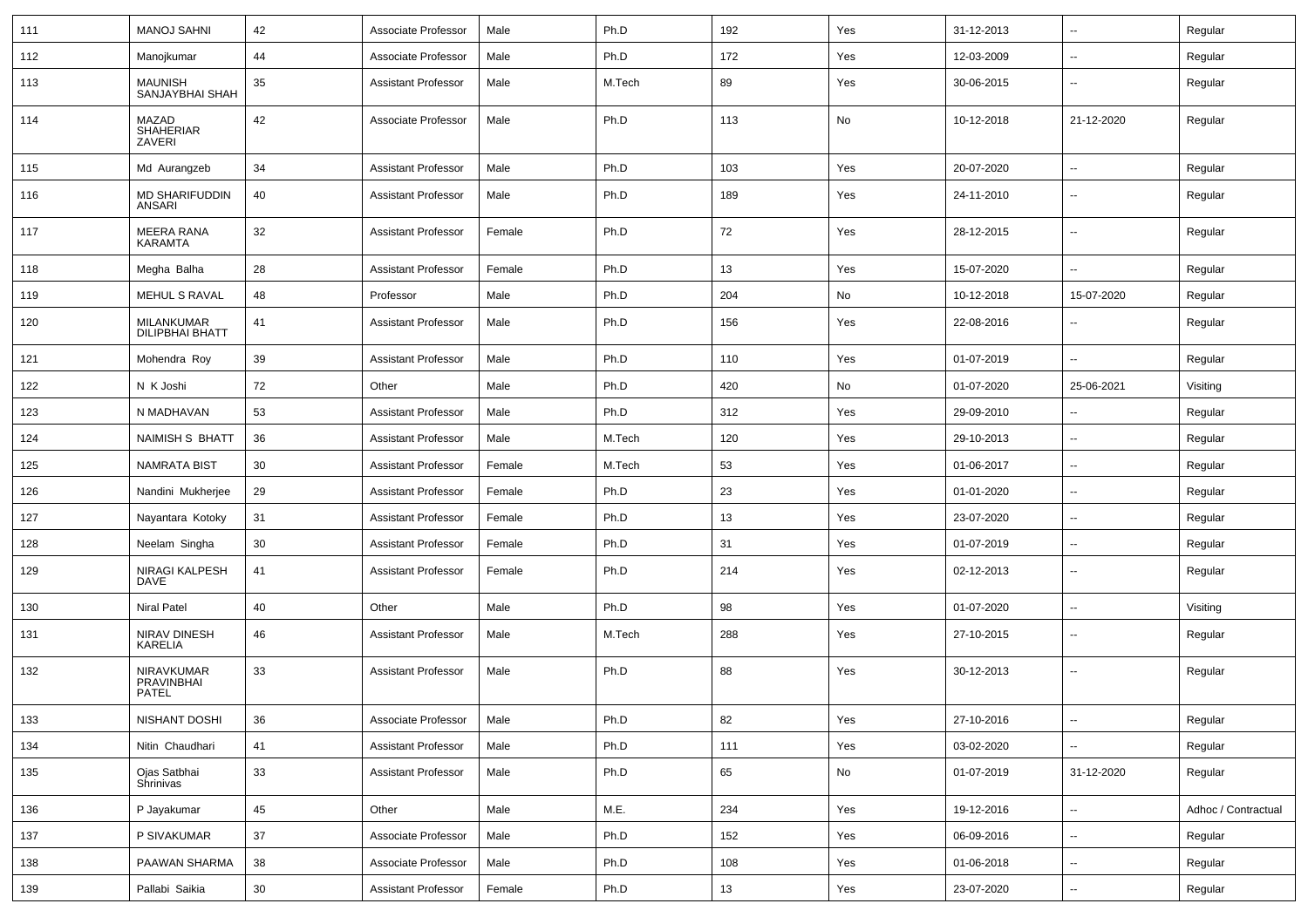| 140 | PANKAJ KUMAR<br>YADAV                                       | 32 | <b>Assistant Professor</b> | Male   | Ph.D   | 72  | Yes | 10-08-2017 |                          | Regular  |
|-----|-------------------------------------------------------------|----|----------------------------|--------|--------|-----|-----|------------|--------------------------|----------|
| 141 | PANKAJ SAHLOT                                               | 32 | <b>Assistant Professor</b> | Male   | Ph.D   | 106 | Yes | 09-07-2018 | $\overline{\phantom{a}}$ | Regular  |
| 142 | PANKESHKUMAR<br><b>G PATEL</b>                              | 38 | <b>Assistant Professor</b> | Male   | Ph.D   | 164 | No  | 03-06-2019 | 31-03-2021               | Regular  |
| 143 | Parth Mehta                                                 | 31 | Other                      | Male   | Ph.D   | 17  | Yes | 01-07-2020 | $\overline{\phantom{a}}$ | Visiting |
| 144 | PARTH<br>PARESHKUMAR<br>PRAJAPATI                           | 30 | <b>Assistant Professor</b> | Male   | M.Tech | 91  | Yes | 07-07-2014 | --                       | Regular  |
| 145 | Paul Naveen                                                 | 29 | <b>Assistant Professor</b> | Male   | Ph.D   | 13  | Yes | 17-07-2020 | $\overline{\phantom{a}}$ | Regular  |
| 146 | PAWAN GUPTA                                                 | 36 | <b>Assistant Professor</b> | Male   | Ph.D   | 108 | Yes | 03-06-2019 | --                       | Regular  |
| 147 | Payal Chaudhari                                             | 38 | <b>Assistant Professor</b> | Female | Ph.D   | 194 | Yes | 01-07-2019 |                          | Regular  |
| 148 | Pooja Oza                                                   | 23 | Other                      | Female | B.E    | 24  | Yes | 01-07-2020 | $\overline{\phantom{a}}$ | Visiting |
| 149 | POONAM MISHRA                                               | 39 | Associate Professor        | Female | Ph.D   | 163 | Yes | 06-09-2010 | ⊷.                       | Regular  |
| 150 | Pradeep Kankeri                                             | 32 | <b>Assistant Professor</b> | Male   | Ph.D   | 45  | No  | 05-11-2019 | 14-06-2021               | Regular  |
| 151 | PRAGHNESHKUMA<br>R<br><b>JAGDISHCHANDRA</b><br><b>BHATT</b> | 43 | Associate Professor        | Male   | Ph.D   | 180 | Yes | 02-07-2018 | --                       | Regular  |
| 152 | PRAHLAD KUMAR<br>BARUAH                                     | 35 | <b>Assistant Professor</b> | Male   | Ph.D   | 72  | Yes | 04-04-2019 | н.                       | Regular  |
| 153 | Prakash Chandra                                             | 38 | <b>Assistant Professor</b> | Male   | Ph.D   | 109 | Yes | 02-12-2019 | ⊷.                       | Regular  |
| 154 | Pranav Peddinti                                             | 30 | <b>Assistant Professor</b> | Male   | Ph.D   | 12  | Yes | 10-08-2020 | --                       | Regular  |
| 155 | PRAVIN V<br><b>KODGIRE</b>                                  | 45 | Associate Professor        | Male   | Ph.D   | 216 | Yes | 27-05-2011 | $\overline{\phantom{a}}$ | Regular  |
| 156 | Prem Kumar Chawla                                           | 64 | Other                      | Male   | Ph.D   | 286 | Yes | 01-07-2020 | $\overline{\phantom{a}}$ | Visiting |
| 157 | Pritam Kocherlakota                                         | 29 | <b>Assistant Professor</b> | Male   | Ph.D   | 13  | Yes | 17-07-2020 | $\overline{\phantom{a}}$ | Regular  |
| 158 | Purvi Koringa                                               | 31 | <b>Assistant Professor</b> | Female | Ph.D   | 11  | Yes | 01-03-2021 | --                       | Regular  |
| 159 | R<br>BALASUBRAMANIA<br>N                                    | 38 | <b>Assistant Professor</b> | Male   | Ph.D   | 156 | Yes | 17-09-2014 | $\overline{\phantom{a}}$ | Regular  |
| 160 | Rachna Arora                                                | 42 | <b>Assistant Professor</b> | Female | Ph.D   | 114 | Yes | 02-12-2019 | --                       | Regular  |
| 161 | RAHUL VITTHAL<br>DEHARKAR                                   | 30 | <b>Assistant Professor</b> | Male   | M.Tech | 85  | Yes | 01-07-2015 | $\overline{\phantom{a}}$ | Regular  |
| 162 | Rajat Saxena                                                | 35 | Assistant Professor        | Male   | Ph.D   | 145 | Yes | 01-01-2020 | $\overline{\phantom{a}}$ | Regular  |
| 163 | Rajeev Kumar<br>Gupta                                       | 37 | <b>Assistant Professor</b> | Male   | Ph.D   | 105 | Yes | 01-02-2021 | $\overline{\phantom{a}}$ | Regular  |
| 164 | RAJESH GUJAR                                                | 47 | <b>Assistant Professor</b> | Male   | Ph.D   | 192 | Yes | 19-05-2011 | $\overline{\phantom{a}}$ | Regular  |
| 165 | RAJESHKUMAR<br>PATEL                                        | 42 | Associate Professor        | Male   | Ph.D   | 192 | Yes | 16-08-2011 | $\sim$                   | Regular  |
| 166 | RAJIB<br>BANDYOPADHYAY                                      | 51 | Professor                  | Male   | Ph.D   | 274 | Yes | 18-10-2010 | н.                       | Regular  |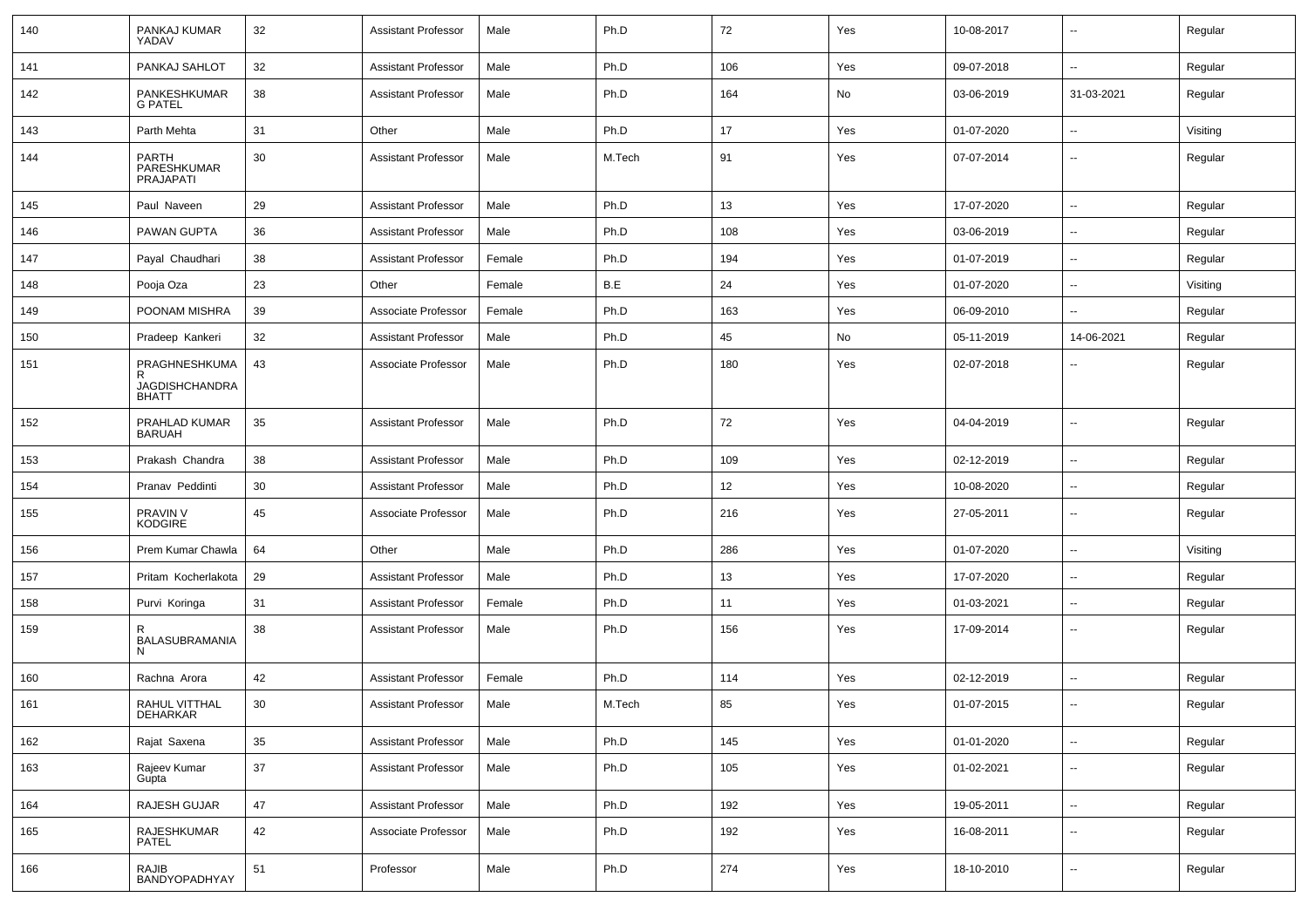| 167 | Rajnikanth Joshi                              | 37 | Other                                               | Male   | M.Tech | 103 | Yes | 01-07-2020 | $\sim$                   | Visiting            |
|-----|-----------------------------------------------|----|-----------------------------------------------------|--------|--------|-----|-----|------------|--------------------------|---------------------|
| 168 | RAJU RANJAN                                   | 39 | <b>Assistant Professor</b>                          | Male   | Ph.D   | 124 | Yes | 11-09-2018 | -−                       | Regular             |
| 169 | <b>RAKESH KUMAR</b><br>VIJ                    | 64 | Dean / Principal /<br>Director / Vice<br>Chancellor | Male   | Ph.D   | 384 | Yes | 01-02-2019 | $\overline{\phantom{a}}$ | Regular             |
| 170 | RAKESH VASANT<br>CHAUDHARI                    | 30 | <b>Assistant Professor</b>                          | Male   | Ph.D   | 94  | Yes | 02-07-2014 | --                       | Regular             |
| 171 | Rama Gaur                                     | 32 | <b>Assistant Professor</b>                          | Female | Ph.D   | 44  | Yes | 02-12-2019 | $\overline{\phantom{a}}$ | Regular             |
| 172 | Ramesh Guduru                                 | 43 | Associate Professor                                 | Male   | Ph.D   | 184 | Yes | 01-07-2019 | $\overline{a}$           | Regular             |
| 173 | Ramya Srinivasan                              | 29 | Other                                               | Female | Ph.D   | 12  | Yes | 01-07-2020 | $\overline{\phantom{a}}$ | Visiting            |
| 174 | <b>RANJAN KUMAR</b><br><b>PATI</b>            | 49 | <b>Assistant Professor</b>                          | Male   | Ph.D   | 336 | Yes | 01-08-2018 | --                       | Regular             |
| 175 | RANJAN<br><b>SENGUPTA</b>                     | 64 | Other                                               | Male   | Ph.D   | 384 | Yes | 01-01-2019 | --                       | Adhoc / Contractual |
| 176 | Ravi Tejasvi                                  | 34 | <b>Assistant Professor</b>                          | Male   | Ph.D   | 37  | Yes | 15-07-2020 | $\overline{\phantom{a}}$ | Regular             |
| 177 | <b>RAVI KANT</b>                              | 37 | <b>Assistant Professor</b>                          | Male   | Ph.D   | 36  | Yes | 28-06-2019 | $\overline{a}$           | Regular             |
| 178 | <b>ROHIT</b><br>SRIVASTAVA                    | 39 | Associate Professor                                 | Male   | Ph.D   | 203 | Yes | 04-05-2010 | $\overline{\phantom{a}}$ | Regular             |
| 179 | <b>RONAK</b><br>OMPRAKASH<br><b>MOTIANI</b>   | 30 | <b>Assistant Professor</b>                          | Male   | M.Tech | 89  | Yes | 01-07-2014 | $\overline{\phantom{a}}$ | Regular             |
| 180 | <b>RUDRESH</b><br><b>DWIVEDI</b>              | 32 | <b>Assistant Professor</b>                          | Male   | Ph.D   | 36  | Yes | 28-06-2019 | $\overline{\phantom{a}}$ | Regular             |
| 181 | Rutvij Jhaveri                                | 39 | <b>Assistant Professor</b>                          | Male   | Ph.D   | 228 | Yes | 01-07-2019 | $\overline{a}$           | Regular             |
| 182 | RV Marathe                                    | 66 | Other                                               | Male   | Ph.D   | 436 | Yes | 01-06-2019 | $\sim$                   | Visiting            |
| 183 | S Sundar<br>Manoharan                         | 57 | Dean / Principal /<br>Director / Vice<br>Chancellor | Male   | Ph.D   | 376 | Yes | 20-02-2020 | $\overline{\phantom{a}}$ | Regular             |
| 184 | <b>SAMIR</b><br>BHUPENDRABHAI<br><b>PATEL</b> | 46 | Associate Professor                                 | Male   | Ph.D   | 156 | Yes | 29-08-2016 | $\overline{\phantom{a}}$ | Regular             |
| 185 | SANTOSH KUMAR<br><b>BHARTI</b>                | 37 | <b>Assistant Professor</b>                          | Male   | Ph.D   | 84  | Yes | 10-01-2018 | $\overline{\phantom{a}}$ | Regular             |
| 186 | Saptarshi Das                                 | 30 | <b>Assistant Professor</b>                          | Male   | M.Sc.  | 11  | No  | 02-09-2020 | 18-01-2021               | Regular             |
| 187 | SATYAM M SHINDE                               | 43 | Associate Professor                                 | Male   | Ph.D   | 204 | Yes | 11-04-2011 |                          | Regular             |
| 188 | Shabiimam MA                                  | 37 | <b>Assistant Professor</b>                          | Male   | Ph.D   | 61  | Yes | 02-12-2019 | $\sim$                   | Regular             |
| 189 | Shakti Mishra                                 | 38 | Associate Professor                                 | Female | Ph.D   | 151 | Yes | 01-07-2019 | $\sim$                   | Regular             |
| 190 | Shanker Krishna                               | 31 | <b>Assistant Professor</b>                          | Male   | Ph.D   | 20  | Yes | 14-11-2019 | н.                       | Regular             |
| 191 | SHEETAL RAWAT                                 | 29 | <b>Assistant Professor</b>                          | Female | Ph.D   | 60  | Yes | 03-06-2019 | $\sim$                   | Regular             |
| 192 | Shobhit Nigam                                 | 38 | Assistant Professor                                 | Male   | Ph.D   | 102 | Yes | 10-06-2013 | $\sim$                   | Regular             |
| 193 | SHOBHIT<br>CHATURVEDI                         | 30 | <b>Assistant Professor</b>                          | Male   | M.Tech | 60  | Yes | 01-06-2016 | $\sim$                   | Regular             |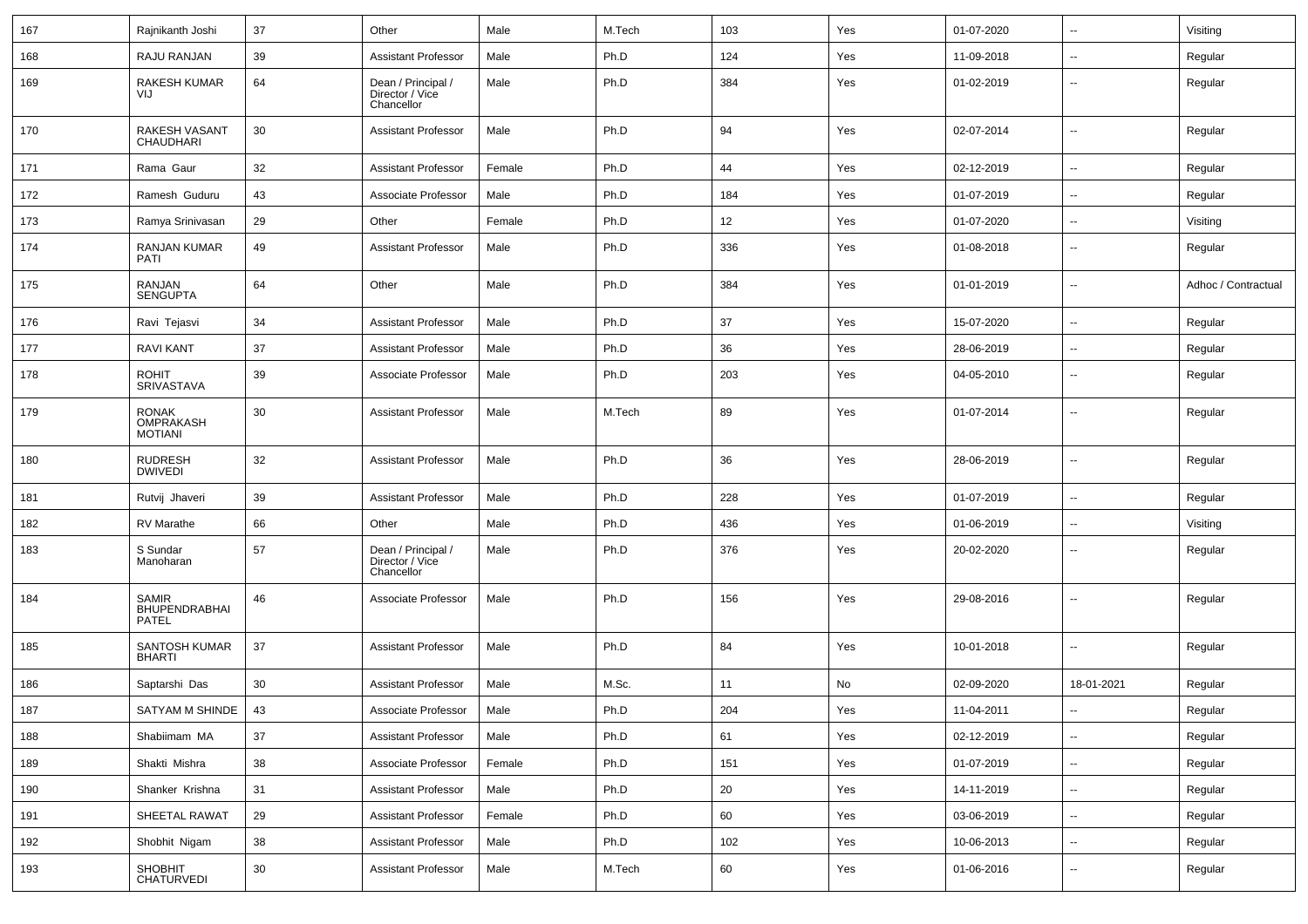| 194 | Shruti Khatri                                     | 31 | Other                                               | Female | M.Tech        | 24  | Yes | 01-07-2019 | $\overline{\phantom{a}}$ | Visiting            |
|-----|---------------------------------------------------|----|-----------------------------------------------------|--------|---------------|-----|-----|------------|--------------------------|---------------------|
| 195 | SIDDHARTH S<br><b>JOSHI</b>                       | 35 | <b>Assistant Professor</b>                          | Male   | Ph.D          | 156 | Yes | 10-12-2012 | $\overline{\phantom{a}}$ | Regular             |
| 196 | SIMRAN JEET<br><b>SINGH</b>                       | 34 | <b>Assistant Professor</b>                          | Male   | Ph.D          | 71  | No  | 03-06-2019 | 31-05-2021               | Regular             |
| 197 | Sreejith R                                        | 31 | <b>Assistant Professor</b>                          | Male   | Ph.D          | 11  | Yes | 07-09-2020 | Ξ.                       | Regular             |
| 198 | SRIVASTAVA<br><b>ROHIT</b>                        | 34 | <b>Assistant Professor</b>                          | Male   | Ph.D          | 96  | Yes | 01-08-2018 | --                       | Regular             |
| 199 | <b>SSP SINGH</b>                                  | 73 | Other                                               | Male   | <b>B.Tech</b> | 230 | Yes | 01-06-2010 | --                       | Adhoc / Contractual |
| 200 | Subhankar Roy                                     | 31 | <b>Assistant Professor</b>                          | Male   | Ph.D          | 12  | Yes | 10-08-2020 | $\overline{\phantom{a}}$ | Regular             |
| 201 | SUBHASH SHAH                                      | 71 | Other                                               | Male   | Ph.D          | 584 | Yes | 01-01-2016 | Ξ.                       | Adhoc / Contractual |
| 202 | <b>SUKANTA KUMAR</b><br><b>DASH</b>               | 49 | Associate Professor                                 | Male   | Ph.D          | 251 | Yes | 31-05-2013 | $\overline{\phantom{a}}$ | Regular             |
| 203 | Sunil Gautam                                      | 38 | Other                                               | Male   | Ph.D          | 102 | Yes | 01-07-2019 | $\overline{\phantom{a}}$ | Visiting            |
| 204 | <b>SUNIL KHANNA</b>                               | 65 | Dean / Principal /<br>Director / Vice<br>Chancellor | Male   | Ph.D          | 490 | Yes | 07-06-2019 | $\overline{\phantom{a}}$ | Regular             |
| 205 | Surendra Bateja                                   | 68 | Other                                               | Female | Ph.D          | 343 | No  | 01-07-2020 | 25-06-2021               | Visiting            |
| 206 | SURENDRA SASI<br>KUMAR JAMPA                      | 33 | <b>Assistant Professor</b>                          | Male   | Ph.D          | 60  | Yes | 01-02-2017 | $\overline{\phantom{a}}$ | Regular             |
| 207 | SURENDRA SINGH<br><b>KACHHWAHA</b>                | 57 | Professor                                           | Male   | Ph.D          | 384 | Yes | 16-05-2011 | $\overline{\phantom{a}}$ | Regular             |
| 208 | Susmita Ghosh                                     | 43 | Other                                               | Female | M.Tech        | 205 | Yes | 01-07-2019 | Ξ.                       | Visiting            |
| 209 | Swapnil Mishra                                    | 32 | <b>Assistant Professor</b>                          | Male   | Ph.D          | 18  | No  | 01-07-2019 | 22-12-2020               | Regular             |
| 210 | SWAPNIL ASHOK<br>DHARASKAR                        | 35 | <b>Assistant Professor</b>                          | Male   | Ph.D          | 108 | Yes | 14-12-2016 | $\overline{\phantom{a}}$ | Regular             |
| 211 | <b>SWETA</b><br>CHETANANAND<br><b>BALCHANDANI</b> | 32 | <b>Assistant Professor</b>                          | Female | Ph.D          | 132 | Yes | 17-12-2013 | --                       | Regular             |
| 212 | Syed Shahabuddin                                  | 33 | <b>Assistant Professor</b>                          | Male   | Ph.D          | 86  | Yes | 02-12-2019 | Ξ.                       | Regular             |
| 213 | T HEPZIBAH MARY                                   | 44 | <b>Assistant Professor</b>                          | Female | Ph.D          | 159 | Yes | 02-05-2016 | $\overline{\phantom{a}}$ | Regular             |
| 214 | TAJINDER PAL<br><b>SINGH</b>                      | 58 | Professor                                           | Male   | Ph.D          | 406 | Yes | 10-10-2007 | $\overline{\phantom{a}}$ | Regular             |
| 215 | Tapan Kumar Pal                                   | 34 | Assistant Professor                                 | Male   | Ph.D          | 47  | Yes | 12-11-2018 |                          | Regular             |
| 216 | Tapas Das                                         | 47 | Other                                               | Male   | Ph.D          | 312 | Yes | 01-07-2020 | Щ.                       | Visiting            |
| 217 | TEJASKUMAR<br>THAKER                              | 39 | Associate Professor                                 | Male   | Ph.D          | 146 | Yes | 01-05-2012 | $\overline{\phantom{a}}$ | Regular             |
| 218 | Uma Chaduvula                                     | 32 | <b>Assistant Professor</b>                          | Female | Ph.D          | 20  | Yes | 05-11-2019 | $\overline{\phantom{a}}$ | Regular             |
| 219 | UTTAM KUMAR<br><b>BHUI</b>                        | 52 | Associate Professor                                 | Male   | Ph.D          | 358 | Yes | 20-10-2008 | ₩,                       | Regular             |
| 220 | V S K V HARISH                                    | 33 | <b>Assistant Professor</b>                          | Male   | Ph.D          | 47  | No  | 04-09-2018 | 31-05-2021               | Regular             |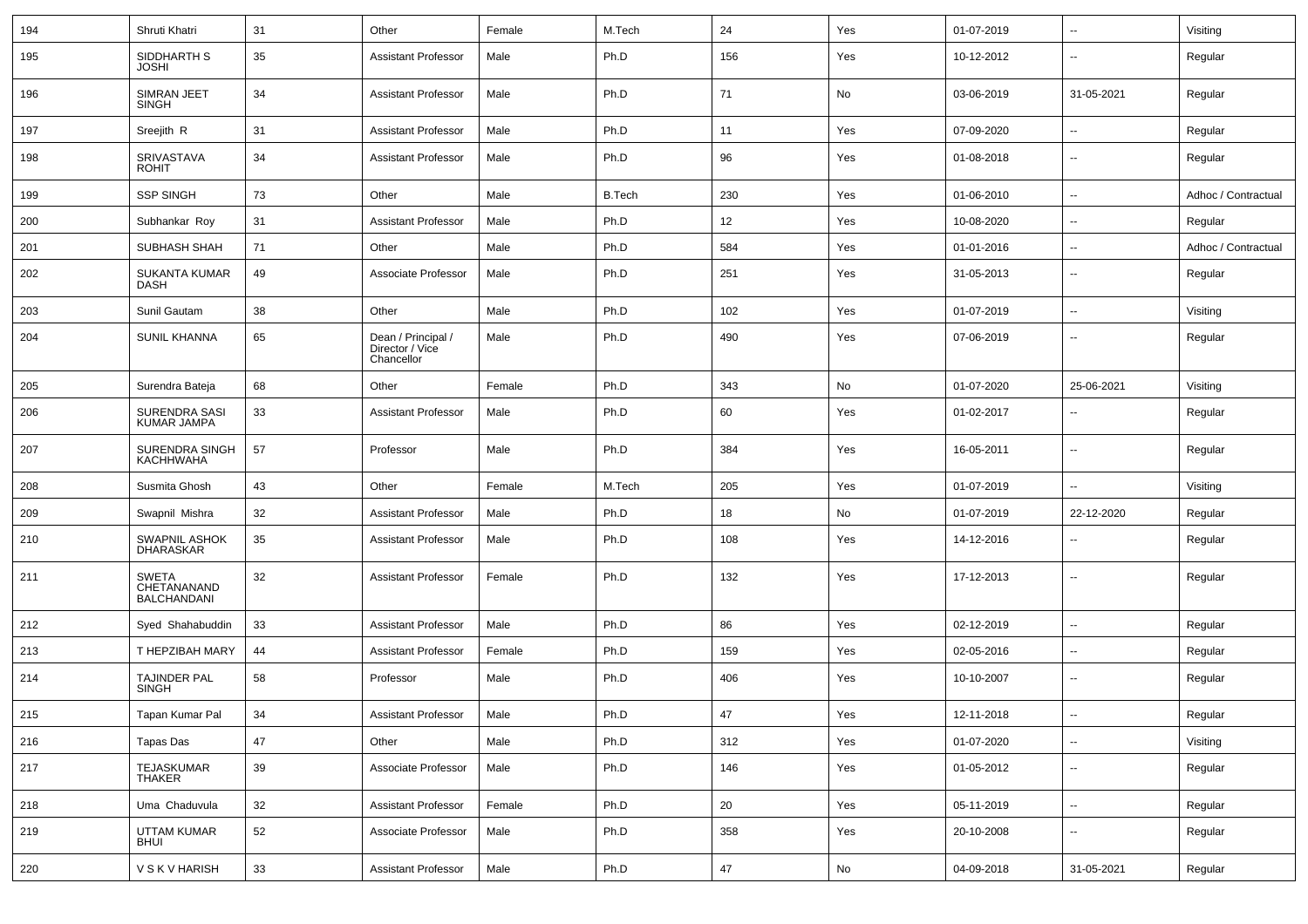| 221 | VAIDEHI<br>PURUSHOTTAM<br><b>DESHPANDE</b>        | 29 | <b>Assistant Professor</b> | Female | M.Tech        | 48  | Yes | 08-10-2018 | $\overline{\phantom{a}}$ | Regular             |
|-----|---------------------------------------------------|----|----------------------------|--------|---------------|-----|-----|------------|--------------------------|---------------------|
| 222 | VASUDEO GOVIND<br>CHAUDHARI                       | 38 | <b>Assistant Professor</b> | Male   | Ph.D          | 132 | Yes | 02-07-2018 | $\overline{\phantom{a}}$ | Regular             |
| 223 | <b>VENKATA PAVAN</b><br>KUMAR T                   | 32 | <b>Assistant Professor</b> | Male   | M.Tech        | 76  | Yes | 06-07-2015 | --                       | Regular             |
| 224 | Vikram Sehgal                                     | 46 | Other                      | Male   | <b>B.Tech</b> | 300 | Yes | 01-07-2020 | $\overline{\phantom{a}}$ | Visiting            |
| 225 | <b>VIMA PRAVINBHAI</b><br>MALI                    | 36 | <b>Assistant Professor</b> | Female | M.Tech        | 96  | Yes | 18-01-2016 | $\overline{\phantom{a}}$ | Regular             |
| 226 | <b>VINAY VAKHARIA</b>                             | 39 | <b>Assistant Professor</b> | Male   | Ph.D          | 73  | Yes | 22-02-2016 | ⊷.                       | Regular             |
| 227 | <b>VIPIN S SHUKLA</b>                             | 30 | <b>Assistant Professor</b> | Male   | M.Tech        | 77  | Yes | 11-02-2016 | --                       | Regular             |
| 228 | <b>VIPINDASK</b>                                  | 42 | <b>Assistant Professor</b> | Male   | Ph.D          | 126 | No  | 10-06-2019 | 11-01-2021               | Regular             |
| 229 | <b>VISHAL ASHOK</b><br>WANKHEDE                   | 29 | <b>Assistant Professor</b> | Male   | M.Tech        | 58  | Yes | 01-07-2016 | --                       | Regular             |
| 230 | <b>VISHVESH</b><br><b>JAYANTBHAI</b><br>BADHEKA   | 42 | Professor                  | Male   | Ph.D          | 237 | Yes | 01-09-2007 | --                       | Regular             |
| 231 | <b>VIVEK K PATEL</b>                              | 43 | Associate Professor        | Male   | Ph.D          | 204 | Yes | 06-04-2015 | --                       | Regular             |
| 232 | <b>VIVEK KUMAR</b>                                | 36 | <b>Assistant Professor</b> | Male   | Ph.D          | 83  | No  | 03-06-2019 | 31-05-2021               | Regular             |
| 233 | <b>VIVEK PANDYA</b>                               | 46 | Professor                  | Male   | Ph.D          | 312 | Yes | 17-01-2011 | --                       | Regular             |
| 234 | <b>VIVEK R</b>                                    | 34 | <b>Assistant Professor</b> | Male   | Ph.D          | 72  | Yes | 18-02-2019 | $\overline{\phantom{a}}$ | Regular             |
| 235 | <b>VIVEK</b><br><b>VIKRAMBHAI</b><br><b>PATEL</b> | 38 | <b>Assistant Professor</b> | Male   | Ph.D          | 134 | No  | 20-01-2014 | 31-08-2020               | Regular             |
| 236 | Abhinav Sengupta                                  | 35 | Other                      | Male   | <b>MBA</b>    | 180 | Yes | 01-06-2017 | $\overline{\phantom{a}}$ | Visiting            |
| 237 | Arpita Pandey                                     | 34 | Other                      | Female | Ph.D          | 48  | Yes | 01-07-2020 | ⊷.                       | Visiting            |
| 238 | Arvind Brahmbhatt                                 | 76 | Other                      | Male   | MBA           | 188 | Yes | 01-07-2019 | --                       | Adhoc / Contractual |
| 239 | <b>ASHUTOSH</b><br>MUDULI                         | 47 | Professor                  | Male   | Ph.D          | 288 | Yes | 26-10-2009 | --                       | Regular             |
| 240 | <b>ASIT ACHARYA</b>                               | 54 | Professor                  | Male   | Ph.D          | 320 | Yes | 01-06-2018 | --                       | Regular             |
| 241 | C Gopalkrishnan                                   | 77 | Professor                  | Male   | Ph.D          | 540 | No  | 04-06-2014 | 04-06-2021               | Regular             |
| 242 | Dhaval Maheta                                     | 44 | Other                      | Male   | Ph.D          | 160 | Yes | 01-07-2020 | --                       | Visiting            |
| 243 | DM PESTONJEE                                      | 82 | Professor                  | Male   | Ph.D          | 564 | Yes | 15-09-2009 | $\sim$                   | Adhoc / Contractual |
| 244 | Drashti Shah                                      | 27 | Other                      | Female | <b>MBA</b>    | 24  | Yes | 01-07-2019 | $\sim$                   | Visiting            |
| 245 | Himanshu Vaidya                                   | 47 | Other                      | Male   | Ph.D          | 280 | Yes | 01-07-2019 | $\sim$                   | Visiting            |
| 246 | Jeegneshkumar<br>Trivedi                          | 37 | Other                      | Male   | Ph.D          | 72  | Yes | 01-07-2019 | $\overline{\phantom{a}}$ | Visiting            |
| 247 | KAUSHAL<br>KISHORE                                | 40 | <b>Assistant Professor</b> | Male   | Ph.D          | 164 | Yes | 14-12-2009 | $\overline{\phantom{a}}$ | Regular             |
| 248 | <b>LALIT KUMAR</b><br>KHURANA                     | 55 | <b>Assistant Professor</b> | Male   | Ph.D          | 306 | Yes | 24-09-2009 | $\overline{\phantom{a}}$ | Regular             |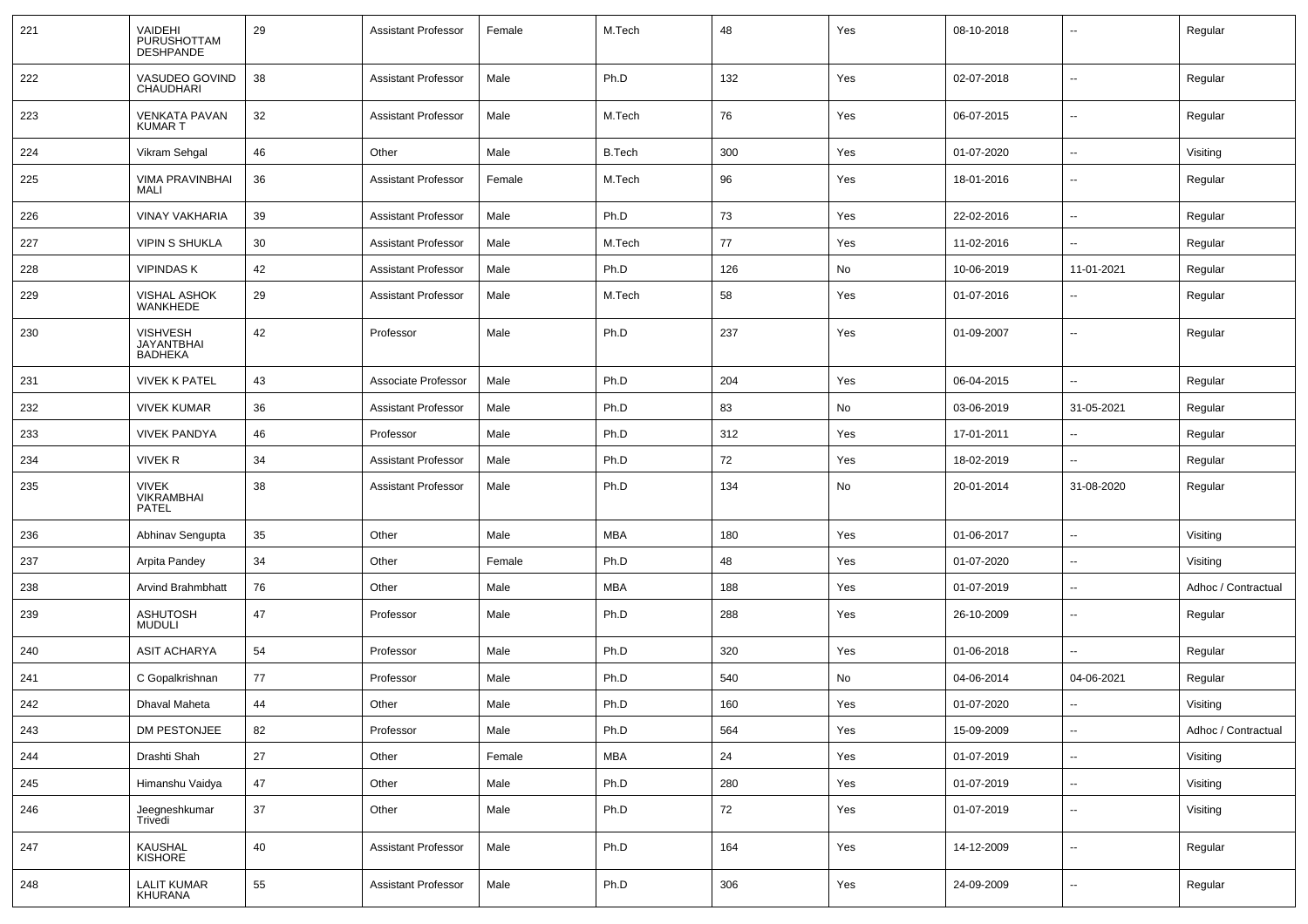| 249 | Mayank Joshipura                           | 45 | Other                                               | Male   | Ph.D       | 264 | Yes | 01-07-2020 | $\overline{\phantom{a}}$ | Visiting |
|-----|--------------------------------------------|----|-----------------------------------------------------|--------|------------|-----|-----|------------|--------------------------|----------|
| 250 | Mit Gandhi                                 | 30 | Other                                               | Male   | Ph.D       | 48  | Yes | 01-07-2019 | $\sim$                   | Visiting |
| 251 | NARAYAN BASER                              | 44 | Associate Professor                                 | Male   | Ph.D       | 252 | Yes | 19-07-2016 | $\overline{\phantom{a}}$ | Regular  |
| 252 | P K Chugan                                 | 69 | Other                                               | Male   | Ph.D       | 530 | Yes | 01-07-2019 | --                       | Visiting |
| 253 | Parag Sanghani                             | 45 | Other                                               | Male   | Ph.D       | 300 | Yes | 01-07-2020 | $\overline{\phantom{a}}$ | Visiting |
| 254 | PATEL<br>AKASHKUMAR                        | 45 | Associate Professor                                 | Male   | Ph.D       | 288 | Yes | 16-01-2009 | $\overline{\phantom{a}}$ | Regular  |
| 255 | <b>PRAMOD</b><br><b>DAMODAR</b><br>PALIWAL | 52 | Professor                                           | Male   | Ph.D       | 368 | Yes | 21-08-2006 | $\overline{\phantom{a}}$ | Regular  |
| 256 | Preeta Vyas                                | 64 | Other                                               | Female | Ph.D       | 144 | Yes | 01-07-2019 | $\overline{\phantom{a}}$ | Visiting |
| 257 | Ruchi Tiwari                               | 50 | Other                                               | Female | Ph.D       | 348 | Yes | 01-07-2020 | $\mathbf{u}$             | Visiting |
| 258 | Sanjay Chakraborty                         | 53 | Other                                               | Male   | <b>MBA</b> | 276 | Yes | 01-07-2020 | $\overline{\phantom{a}}$ | Visiting |
| 259 | Satish Nair                                | 56 | Professor                                           | Male   | Ph.D       | 340 | Yes | 15-06-2020 | $\sim$                   | Regular  |
| 260 | SATISH CHANDRA<br>PANDEY                   | 51 | Associate Professor                                 | Male   | Ph.D       | 325 | Yes | 01-08-2007 | $\sim$                   | Regular  |
| 261 | SOMDEB LAHIRI                              | 64 | Professor                                           | Male   | Ph.D       | 452 | Yes | 10-09-2007 | $\overline{\phantom{a}}$ | Regular  |
| 262 | <b>SUDHIR</b><br>KHAJANSINH<br>YADAV       | 54 | Professor                                           | Male   | Ph.D       | 360 | Yes | 28-12-2006 | --                       | Regular  |
| 263 | Sundaraman<br>Chintamani                   | 59 | Other                                               | Male   | Ph.D       | 386 | Yes | 01-07-2019 | $\overline{\phantom{a}}$ | Visiting |
| 264 | <b>TANUSHRI</b><br><b>BANERJEE</b>         | 53 | Associate Professor                                 | Female | Ph.D       | 300 | Yes | 16-09-2011 | $\overline{\phantom{a}}$ | Regular  |
| 265 | <b>Vipul Patel</b>                         | 41 | Other                                               | Male   | Ph.D       | 198 | Yes | 01-07-2020 | $\overline{\phantom{a}}$ | Visiting |
| 266 | TRIVEDI NIYATI                             | 39 | <b>Assistant Professor</b>                          | Female | Ph.D       | 144 | Yes | 01-10-2009 | $\overline{\phantom{a}}$ | Regular  |
| 267 | NEETA AVTAR<br>KHURANA                     | 48 | Assistant Professor                                 | Female | Ph.D       | 296 | Yes | 04-06-2010 | $\overline{\phantom{a}}$ | Regular  |
| 268 | NIGAM<br>JANARDANBHAI<br><b>DAVE</b>       | 49 | Dean / Principal /<br>Director / Vice<br>Chancellor | Male   | Ph.D       | 320 | Yes | 05-06-2008 | $\overline{\phantom{a}}$ | Regular  |
| 269 | <b>RITU SHARMA</b>                         | 39 | Associate Professor                                 | Female | Ph.D       | 221 | Yes | 12-09-2012 | --                       | Regular  |
| 270 | URMI DAVE                                  | 46 | <b>Assistant Professor</b>                          | Female | Ph.D       | 168 | Yes | 06-09-2010 | $\overline{\phantom{a}}$ | Regular  |
| 271 | <b>ASHVIN DAVE</b>                         | 63 | Professor                                           | Male   | Ph.D       | 370 | Yes | 31-07-2013 | $\sim$                   | Regular  |
| 272 | <b>DIVI SRIRAM</b>                         | 37 | Associate Professor                                 | Male   | Ph.D       | 144 | Yes | 02-09-2013 | $\sim$                   | Regular  |
| 273 | MYNAMPATI<br><b>VENKAT RAM</b><br>REDDY    | 40 | Assistant Professor                                 | Male   | Ph.D       | 184 | Yes | 13-07-2015 | $\sim$                   | Regular  |
| 274 | <b>SITAKANTA</b><br>MISHRA                 | 45 | Associate Professor                                 | Male   | Ph.D       | 186 | Yes | 15-07-2015 | $\overline{\phantom{a}}$ | Regular  |
| 275 | PRADEEP KUMAR<br><b>MALLIK</b>             | 54 | Professor                                           | Male   | Ph.D       | 348 | Yes | 21-08-2015 | $\overline{\phantom{a}}$ | Regular  |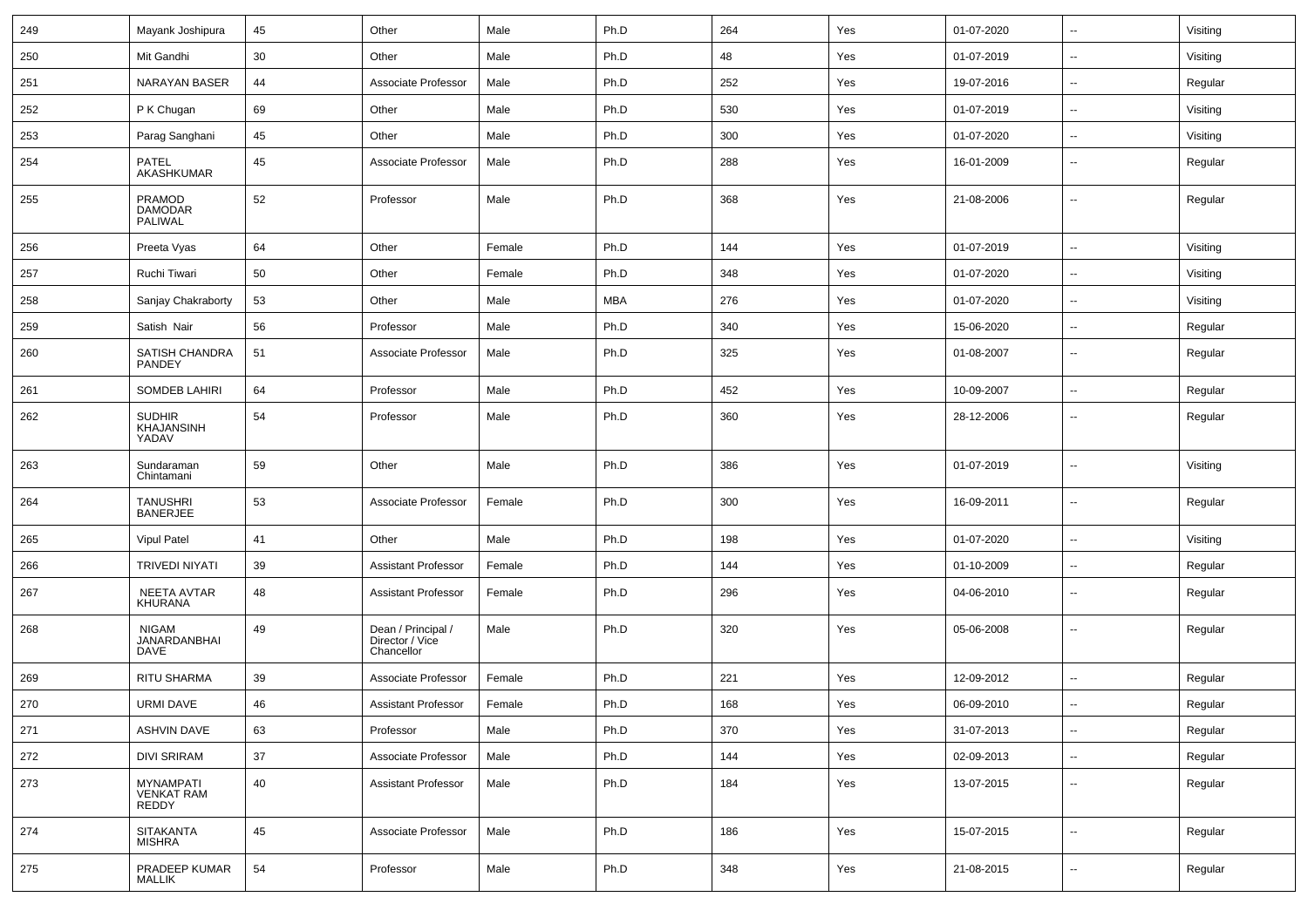| 276     | <b>MANOJ KUMAR</b><br><b>SAHOO</b>            | 46 | <b>Assistant Professor</b> | Male   | M. Phil    | 278 | No  | 01-02-2016 | 30-06-2021               | Regular             |
|---------|-----------------------------------------------|----|----------------------------|--------|------------|-----|-----|------------|--------------------------|---------------------|
| 277     | NAUSHEEN NIZAMI                               | 37 | Associate Professor        | Female | Ph.D       | 96  | Yes | 22-02-2016 | $\sim$                   | Regular             |
| 278     | VENKATA<br><b>KRISHNAN</b>                    | 41 | <b>Assistant Professor</b> | Male   | Ph.D       | 84  | Yes | 02-03-2016 | $\overline{\phantom{a}}$ | Regular             |
| 279     | <b>HARMIK VAISHNAV</b>                        | 48 | Associate Professor        | Male   | Ph.D       | 278 | Yes | 28-04-2016 | $\overline{\phantom{a}}$ | Regular             |
| 280     | <b>ASHISH JOSHI</b>                           | 45 | Associate Professor        | Male   | Ph.D       | 267 | Yes | 15-11-2016 | $\sim$                   | Regular             |
| 281     | NEETA SINHA                                   | 54 | Associate Professor        | Female | Ph.D       | 382 | Yes | 15-07-2013 | $\overline{\phantom{a}}$ | Regular             |
| 282     | ANURAG KUMAR<br>SRIVASTAVA                    | 40 | Associate Professor        | Male   | Ph.D       | 120 | Yes | 08-08-2011 | $\overline{\phantom{a}}$ | Regular             |
| 283     | PRASHANTA<br><b>CHANDRA PANDA</b>             | 50 | Associate Professor        | Male   | Ph.D       | 231 | No  | 13-10-2010 | 31-03-2021               | Regular             |
| 284     | <b>SANJAY KUMAR</b><br><b>PRADHAN</b>         | 45 | <b>Assistant Professor</b> | Male   | Ph.D       | 199 | Yes | 21-06-2010 | $\overline{\phantom{a}}$ | Regular             |
| 285     | SUPRIYA S PAL                                 | 35 | <b>Assistant Professor</b> | Female | Ph.D       | 156 | Yes | 16-07-2012 | $\overline{\phantom{a}}$ | Regular             |
| 286     | CHAITANYA VYAS                                | 39 | <b>Assistant Professor</b> | Male   | Ph.D       | 127 | Yes | 04-07-2013 | $\sim$                   | Regular             |
| 287     | <b>TEJAS NIRANJAN</b><br><b>DAVE</b>          | 45 | Associate Professor        | Male   | Ph.D       | 269 | Yes | 07-10-2014 | $\sim$                   | Regular             |
| 288     | AMRITA<br>CHAKRABORTY                         | 38 | <b>Assistant Professor</b> | Female | Ph.D       | 36  | Yes | 01-08-2018 | $\sim$                   | Regular             |
| 289     | MUKUND KUMAR<br>DURGASHANKAR<br><b>SHUKLA</b> | 50 | <b>Assistant Professor</b> | Male   | <b>MBA</b> | 132 | Yes | 14-09-2018 | $\overline{\phantom{a}}$ | Regular             |
| 290     | <b>GURWINDER</b><br><b>KAUR</b>               | 34 | <b>Assistant Professor</b> | Female | M.Sc.      | 27  | Yes | 03-06-2019 | $\sim$                   | Regular             |
| 291     | Sandesh Mahajan                               | 33 | <b>Assistant Professor</b> | Male   | Ph.D       | 33  | Yes | 01-10-2019 | $\sim$                   | Regular             |
| 292     | Rishi Bhandari                                | 39 | <b>Assistant Professor</b> | Male   | Ph.D       | 202 | No  | 05-11-2019 | 31-05-2021               | Regular             |
| 293     | Vaibhav Shah                                  | 36 | Associate Professor        | Male   | Ph.D       | 157 | Yes | 09-12-2019 | $\overline{\phantom{a}}$ | Regular             |
| 294     | Ankita Srivastava                             | 36 | <b>Assistant Professor</b> | Female | Ph.D       | 143 | Yes | 02-03-2020 | $\sim$                   | Regular             |
| 295     | Udayprakash<br>Sharma                         | 36 | <b>Assistant Professor</b> | Male   | Ph.D       | 49  | Yes | 15-07-2020 | $\sim$                   | Regular             |
| 296     | Ajit Desai                                    | 59 | Other                      | Male   | M.Tech     | 144 | Yes | 01-07-2020 |                          | Visiting            |
| 297     | ABHINAV KAPADIA                               | 41 | Other                      | Male   | <b>CFA</b> | 224 | Yes | 02-05-2014 | --                       | Adhoc / Contractual |
| 298     | Deepak Krishnan                               | 43 | Other                      | Male   | <b>MBA</b> | 180 | Yes | 01-07-2020 | $\sim$                   | Visiting            |
| 299     | Dhiren Desai                                  | 63 | Other                      | Male   | <b>MBA</b> | 492 | Yes | 01-07-2020 | $\sim$                   | Visiting            |
| $300\,$ | Samarth Kaji                                  | 56 | Other                      | Male   | <b>MBA</b> | 216 | Yes | 01-07-2020 | $\sim$                   | Visiting            |
| 301     | Sushobhit Maity                               | 51 | Other                      | Male   | <b>MBA</b> | 96  | Yes | 01-07-2020 | $\sim$                   | Visiting            |
| 302     | Anay Mashruwala                               | 37 | Other                      | Male   | MBA        | 144 | Yes | 01-07-2020 | $\sim$                   | Visiting            |
| 303     | Mayank Patel                                  | 46 | Other                      | Male   | <b>MBA</b> | 210 | Yes | 01-07-2020 | $\overline{\phantom{a}}$ | Visiting            |
| 304     | Saurabh Agnihotri                             | 34 | Other                      | Male   | MBA        | 116 | Yes | 01-07-2020 | $\sim$                   | Visiting            |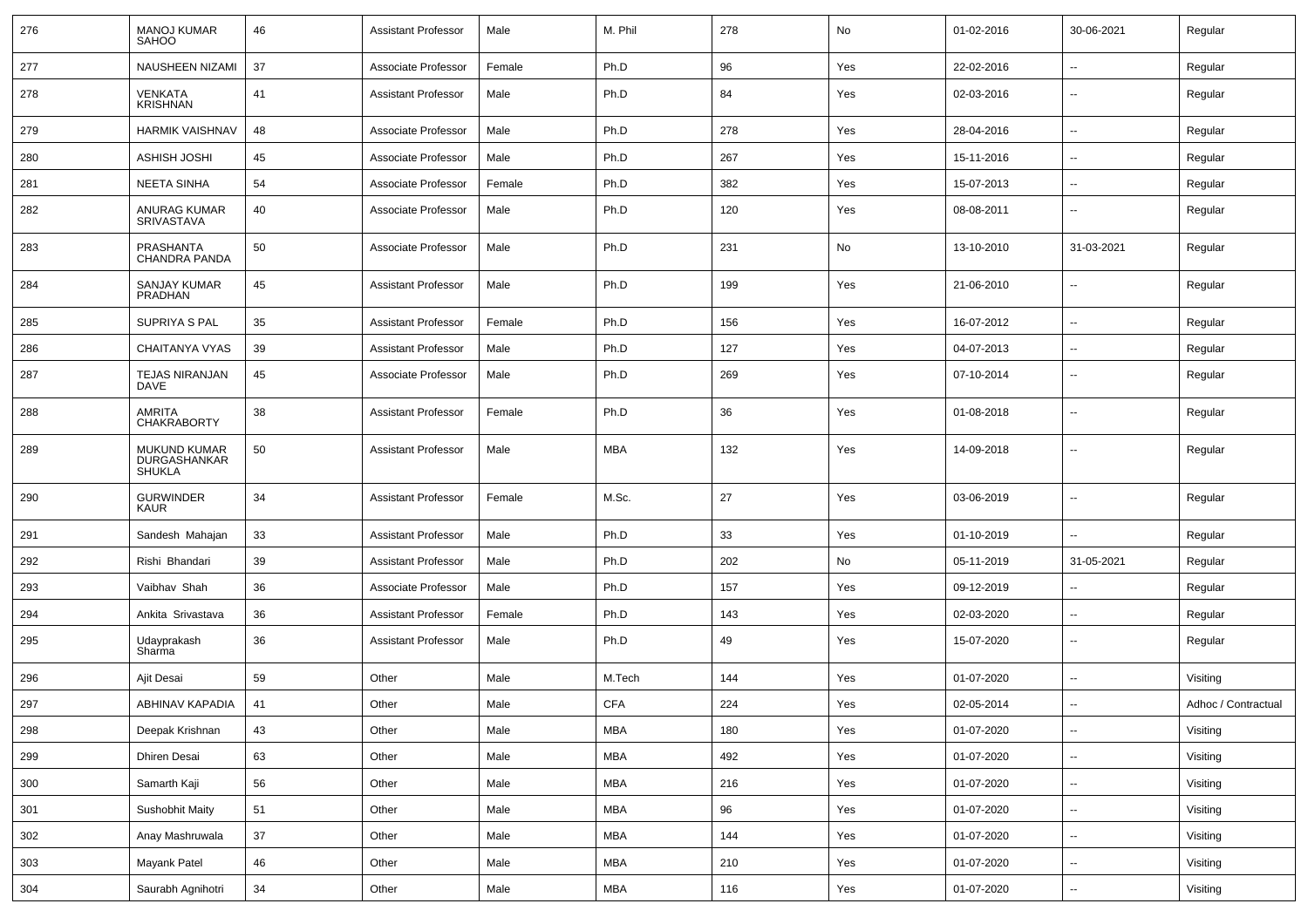| 305 | Varadharajan<br>Krishnamoorthy | 51     | Other | Male   | <b>MBA</b>                  | 305 | Yes | 01-07-2019 | $\sim$                   | Visiting |
|-----|--------------------------------|--------|-------|--------|-----------------------------|-----|-----|------------|--------------------------|----------|
| 306 | <b>Vivek Pathak</b>            | 52     | Other | Male   | <b>MBA</b>                  | 308 | Yes | 01-07-2019 | $\sim$                   | Visiting |
| 307 | <b>DGSHUKLA</b>                | 71     | Other | Male   | LLM                         | 576 | Yes | 01-07-2020 | $\sim$                   | Visiting |
| 308 | Abhinav Mehta                  | 32     | Other | Male   | M.S                         | 126 | Yes | 01-07-2020 | $\sim$                   | Visiting |
| 309 | Ankur Sharma                   | 39     | Other | Male   | M.Tech                      | 55  | Yes | 01-07-2020 | $\sim$                   | Visiting |
| 310 | Anurita Rathore                | 45     | Other | Female | M.A                         | 296 | Yes | 01-07-2020 | $\sim$                   | Visiting |
| 311 | Chintan Pathak                 | 36     | Other | Male   | Ph.D                        | 102 | Yes | 01-07-2020 | $\sim$                   | Visiting |
| 312 | Devanshi Dave                  | 30     | Other | Female | Ph.D                        | 48  | Yes | 01-07-2020 | $\sim$                   | Visiting |
| 313 | Pratapa Chandra<br>Nayak       | 31     | Other | Male   | Ph.D                        | 48  | Yes | 01-07-2019 | $\sim$                   | Visiting |
| 314 | Purvin Mariyankari             | 40     | Other | Male   | <b>MBA</b>                  | 105 | Yes | 01-07-2020 | $\sim$                   | Visiting |
| 315 | Ritu Sahni                     | 40     | Other | Female | Ph.D                        | 72  | Yes | 01-07-2020 | --                       | Visiting |
| 316 | Sonia Shah                     | 47     | Other | Female | Ph.D                        | 264 | Yes | 01-07-2019 | $\overline{\phantom{a}}$ | Visiting |
| 317 | Soaeb Modasiya                 | 37     | Other | Male   | Ph.D                        | 126 | Yes | 01-07-2020 | $\sim$                   | Visiting |
| 318 | Vinod Vergese                  | 38     | Other | Male   | <b>MBA</b>                  | 196 | Yes | 01-07-2020 | $\sim$                   | Visiting |
| 319 | Sarvar V Sherry<br>Chand       | 67     | Other | Female | Ph.D                        | 456 | Yes | 01-07-2020 | $\sim$                   | Visiting |
| 320 | Milan Bhambhani                | 31     | Other | Male   | CA                          | 96  | Yes | 01-07-2020 | $\overline{\phantom{a}}$ | Visiting |
| 321 | Amit Mehta                     | 40     | Other | Male   | <b>MBA</b>                  | 84  | Yes | 01-07-2020 | $\sim$                   | Visiting |
| 322 | Radhika Vyas                   | 25     | Other | Female | M.A                         | 48  | Yes | 01-07-2020 | $\overline{\phantom{a}}$ | Visiting |
| 323 | Nilesh Gol                     | 44     | Other | Male   | <b>MCA</b>                  | 122 | Yes | 01-07-2020 | $\sim$                   | Visiting |
| 324 | Vedi Goenka                    | 25     | Other | Female | M.Sc.                       | 43  | Yes | 01-07-2020 | $\sim$                   | Visiting |
| 325 | Ranjana Harish                 | 71     | Other | Female | Ph.D                        | 276 | Yes | 01-07-2020 | $\sim$                   | Visiting |
| 326 | Yash Bhatt                     | 31     | Other | Male   | M.Sc.                       | 72  | Yes | 01-07-2020 | $\sim$                   | Visiting |
| 327 | Ravindra Parulekar             | 67     | Other | Male   | M.A                         | 168 | Yes | 01-07-2020 | $\sim$                   | Visiting |
| 328 | Arjun Siddharth                | 35     | Other | Male   | M.A                         | 54  | Yes | 01-07-2020 | $\overline{\phantom{a}}$ | Visiting |
| 329 | Kumar Manish                   | 38     | Other | Male   | PGDBM                       | 170 | Yes | 01-07-2019 | $\overline{\phantom{a}}$ | Visiting |
| 330 | Archita Prajapati              | $27\,$ | Other | Female | $\ensuremath{\mathsf{LLM}}$ | 24  | Yes | 01-07-2020 | $\sim$                   | Visiting |
| 331 | Shailja Singh                  | 33     | Other | Female | M.Sc.                       | 124 | Yes | 01-07-2020 | $\sim$                   | Visiting |
| 332 | Maulin Shah                    | 27     | Other | Male   | $M.$ COM                    | 36  | Yes | 01-07-2020 | $\sim$                   | Visiting |
| 333 | Nitisha Sharma                 | 37     | Other | Female | B.E                         | 72  | Yes | 01-07-2020 | $\sim$                   | Visiting |
| 334 | Balaji Ranganathan             | 54     | Other | Male   | Ph.D                        | 195 | Yes | 01-07-2020 | $\sim$                   | Visiting |
| 335 | Mumukshu Trivedi               | 31     | Other | Male   | Ph.D                        | 36  | Yes | 01-07-2020 | $\sim$                   | Visiting |
| 336 | Susan Vivien<br>George         | 40     | Other | Female | Ph.D                        | 72  | Yes | 01-07-2020 | $\sim$                   | Visiting |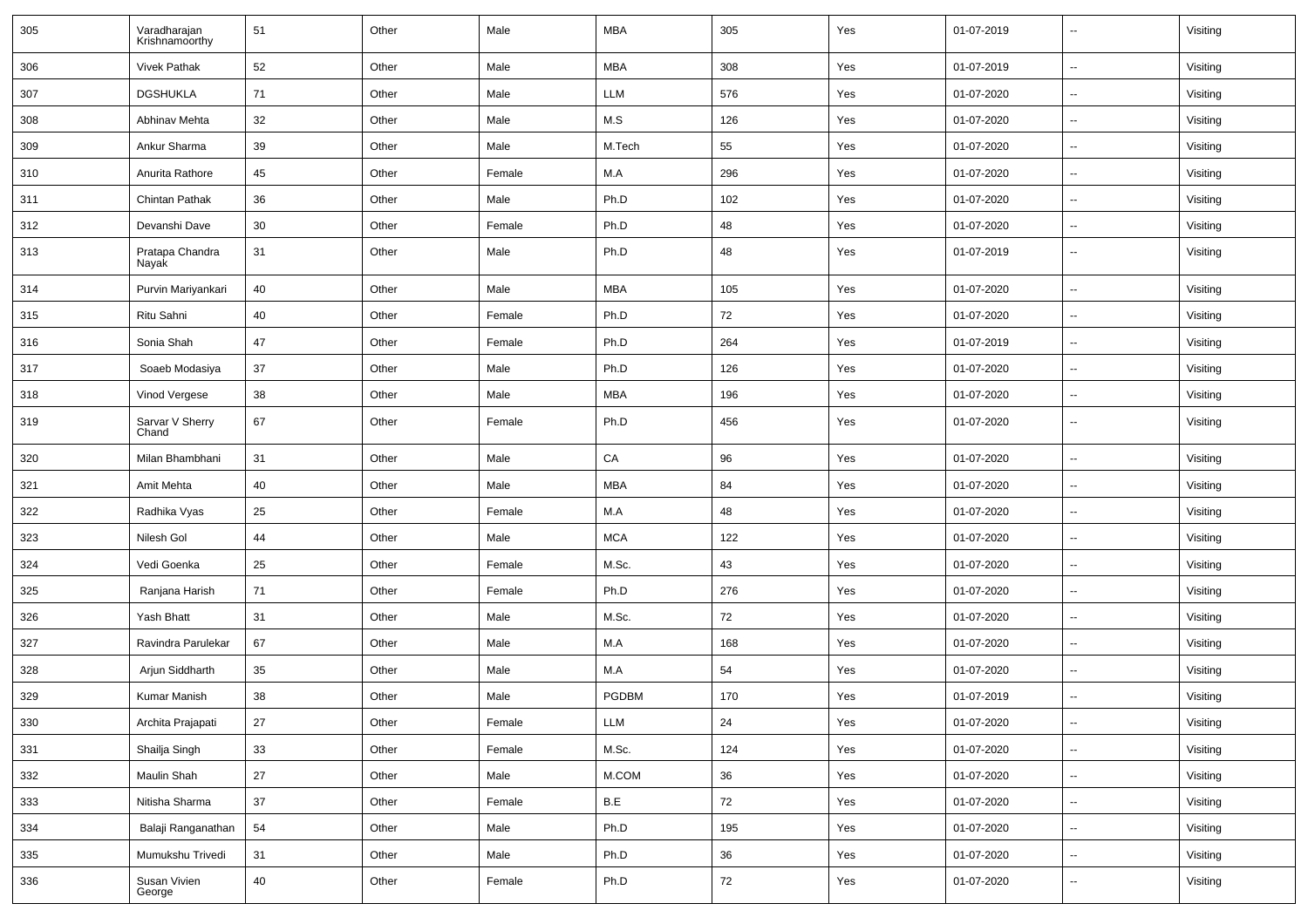| 337 | Jignasa Shukla        | 36 | Other | Female | B.A          | 72  | Yes | 01-07-2020 | $\sim$                   | Visiting            |
|-----|-----------------------|----|-------|--------|--------------|-----|-----|------------|--------------------------|---------------------|
| 338 | Kamlesh Udasi         | 54 | Other | Male   | M.A          | 122 | Yes | 01-07-2020 | $\sim$                   | Visiting            |
| 339 | <b>MEENA BILGI</b>    | 63 | Other | Female | Ph.D         | 215 | Yes | 01-07-2020 | $\sim$                   | Visiting            |
| 340 | NISHA VYAS            | 36 | Other | Female | $M.$ COM     | 72  | Yes | 01-07-2020 | --                       | Visiting            |
| 341 | Rajeshwari            | 24 | Other | Female | <b>B.COM</b> | 42  | Yes | 01-07-2020 | $\sim$                   | Visiting            |
| 342 | Akshay Chudasama      | 24 | Other | Male   | LLB          | 48  | Yes | 01-07-2020 | $\sim$                   | Visiting            |
| 343 | Richa Kashyap         | 33 | Other | Female | PGDBM        | 132 | Yes | 01-07-2020 | $\sim$                   | Visiting            |
| 344 | Rashmi Chauhan        | 35 | Other | Female | M.A          | 180 | Yes | 01-07-2020 | $\sim$                   | Visiting            |
| 345 | Reena Sharma          | 43 | Other | Female | M. Phil      | 144 | Yes | 01-07-2020 | $\sim$                   | Visiting            |
| 346 | Amrita Jaitawat       | 31 | Other | Female | Ph.D         | 72  | Yes | 01-07-2020 | $\overline{\phantom{a}}$ | Visiting            |
| 347 | Abhishikt Chauhan     | 34 | Other | Male   | M.A          | 72  | Yes | 01-07-2020 | $\sim$                   | Visiting            |
| 348 | Riva Patel            | 30 | Other | Female | M.A          | 72  | Yes | 01-07-2020 | $\overline{\phantom{a}}$ | Visiting            |
| 349 | Roshni Bajetha        | 37 | Other | Female | <b>MBA</b>   | 156 | Yes | 01-07-2020 | $\sim$                   | Visiting            |
| 350 | Mitesh Solanki        | 32 | Other | Male   | M.Sc.        | 72  | Yes | 01-07-2020 | $\sim$                   | Visiting            |
| 351 | Binita Parikh         | 48 | Other | Female | M.COM        | 202 | Yes | 01-07-2020 | $\overline{\phantom{a}}$ | Visiting            |
| 352 | Col V K Gautam        | 49 | Other | Male   | Ph.D         | 198 | Yes | 01-07-2020 | Ξ.                       | Visiting            |
| 353 | Abhinay Banker        | 36 | Other | Male   | B.A          | 183 | Yes | 01-07-2020 | $\sim$                   | Visiting            |
| 354 | Gopal Parmar          | 28 | Other | Male   | <b>B.COM</b> | 96  | Yes | 01-07-2020 | $\overline{\phantom{a}}$ | Visiting            |
| 355 | Asha Mandapa          | 69 | Other | Female | B.A          | 380 | No  | 01-07-2020 | 25-06-2021               | Visiting            |
| 356 | Payal Choksi          | 48 | Other | Female | PGDBM        | 108 | Yes | 01-07-2020 | $\sim$                   | Visiting            |
| 357 | Kishore Taria         | 56 | Other | Male   | B.A          | 348 | Yes | 01-07-2020 | $\sim$                   | Visiting            |
| 358 | Ratnabali Devi        | 52 | Other | Female | B.A          | 144 | Yes | 01-07-2020 | $\sim$                   | Visiting            |
| 359 | <b>Gopal Maliwal</b>  | 37 | Other | Male   | M.COM        | 96  | Yes | 01-07-2020 | $\sim$                   | Visiting            |
| 360 | Deep Patel            | 28 | Other | Male   | <b>MBA</b>   | 60  | Yes | 01-07-2020 | $\sim$                   | Adhoc / Contractual |
| 361 | Faziyab               | 28 | Other | Female | <b>MBA</b>   | 33  | Yes | 01-07-2020 |                          | Adhoc / Contractual |
| 362 | Capt Sarabjit Butalia | 60 | Other | Male   | M.S          | 460 | No  | 01-07-2020 | 25-06-2021               | Visiting            |
| 363 | Chandramohan<br>Reddy | 39 | Other | Male   | MBA          | 161 | Yes | 01-07-2020 | $\overline{\phantom{a}}$ | Visiting            |
| 364 | Harshil Roy           | 36 | Other | Male   | $M.$ COM     | 186 | Yes | 01-07-2020 | $\sim$                   | Visiting            |
| 365 | Devang Chandratre     | 33 | Other | Male   | <b>MBA</b>   | 144 | Yes | 01-07-2020 | Ξ.                       | Visiting            |
| 366 | Rahul Prasad          | 36 | Other | Male   | <b>MBA</b>   | 168 | Yes | 01-07-2020 | $\sim$                   | Visiting            |
| 367 | Pranav Raval          | 27 | Other | Male   | LLM          | 48  | Yes | 01-07-2020 | $\sim$                   | Visiting            |
| 368 | <b>Tilak Yagnik</b>   | 33 | Other | Male   | <b>MBA</b>   | 156 | Yes | 01-07-2020 | $\sim$                   | Visiting            |
| 369 | Kankshit Munshi       | 39 | Other | Male   | MBA          | 219 | Yes | 01-07-2020 | $\sim$                   | Visiting            |